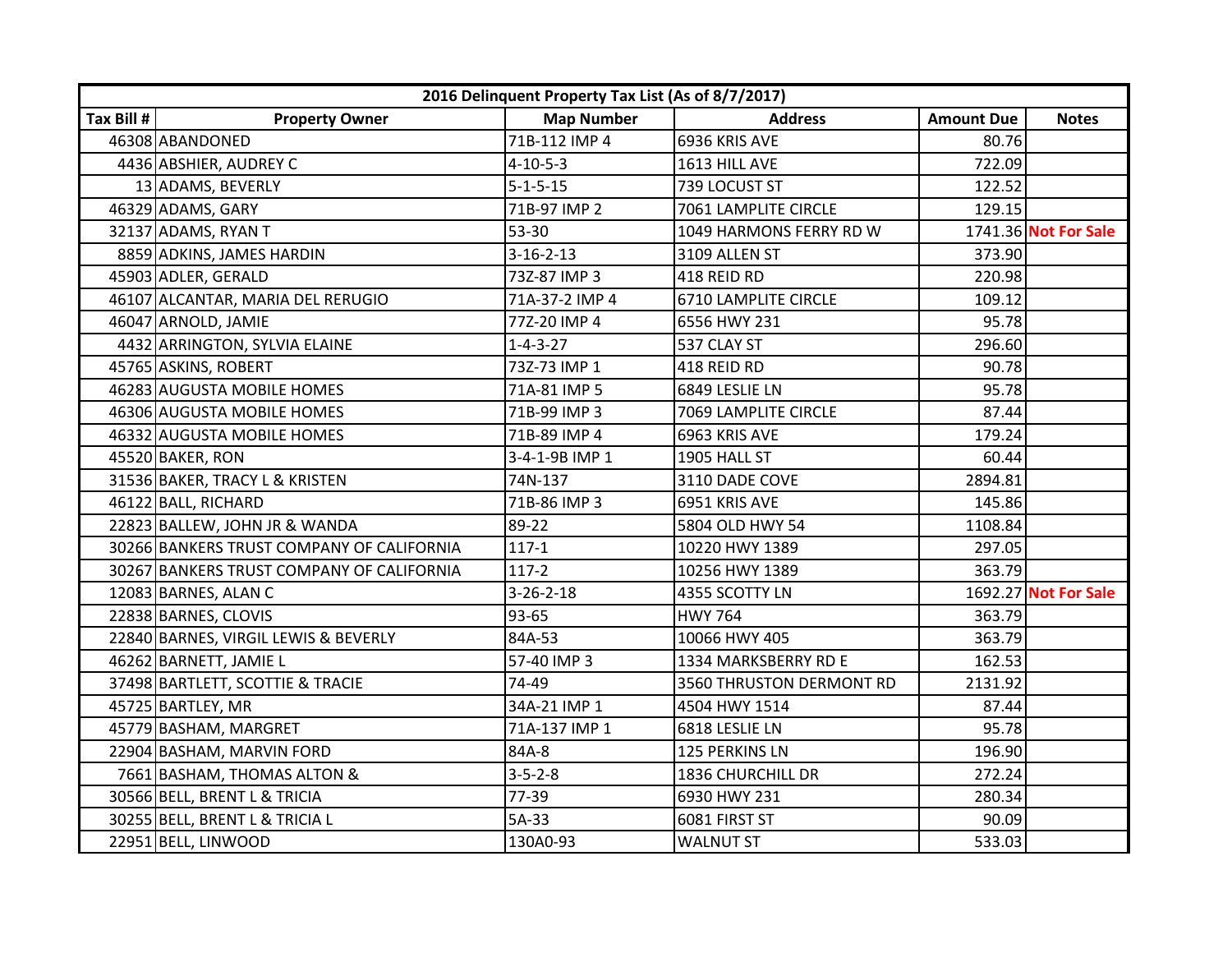| 17030 BICKETT, EVA &                    | $4 - 24 - 6 - 12$ | 4125 RUDY MARTIN DR      |         | 1281.73 Not For Sale |
|-----------------------------------------|-------------------|--------------------------|---------|----------------------|
| 45711 BITTEL, TONY                      | 75-66-1 IMP 1     | 5349 MILLERS MILL RD     | 112.48  |                      |
| 34473 BIVENS, BILLY & ANGELA            | 40-74             | 4821 HWY 81              | 1080.48 |                      |
| 29205 BLAN, DAVID W & LENIAH R          | 128-21-2          | 9206 JACK HINTON RD      | 1097.14 |                      |
| 12162 BOARMAN, DARYL & TONYA            | $2 - 10 - 3 - 50$ | 1506 WING AVE            | 917.88  |                      |
| 23151 BOEHMAN, ERIC J                   | 108-97            | 10180 CAMPGROUND RD      | 653.22  |                      |
| 23173 BOLING, NAOMI                     | 11-99             | <b>HWY 60 W</b>          | 46.69   |                      |
| 12215 BRATCHER, PAUL J & WINTER D       | 4-20-13-74        | 2071 BARRON DR           | 1246.69 |                      |
| 372 BRUNER, ROBERT T                    | $3 - 6 - 4 - 3$   | 2229 MCCONNELL AVE       | 367.84  |                      |
| 8527 BUCKNER, RAFE A                    | $5-4-10-6A$       | 728 SYCAMORE ST          | 249.12  |                      |
| 3604 BUNCH, LARRY W & VIRGINIA          | $6 - 6 - 11 - 6$  | 1427 W 5TH ST            | 81.75   |                      |
| 9672 BURDEN, NORMA JEAN                 | $2 - 5 - 9 - 14$  | 1107 HALL ST             | 90.85   |                      |
| 23412 BURDEN, WILLIAM G & MELINDA REECE | 42A-17            | 7810 HWY 81              | 262.69  |                      |
| 45539 BURKE, MATT                       | 71A-132 IMP 1     | 6780 LESLIE LN           | 154.21  |                      |
| 4653 CALLOWAY, HUBERT E SR & KATHLEEN F | $5 - 5 - 8 - 3$   | 706 GEORGE ST            |         | 81.75 Not For Sale   |
| 34504 CANARY, JARED PATRICK &           | 59-30-2           | <b>HWY 431</b>           | 149.54  |                      |
| 46034 CANARY, NICOLE                    | 77Z-9 IMP 8       | 6556 HWY 231             | 92.44   |                      |
| 46259 CAPPS, TYLER                      | 41Z-22 IMP 3      | <b>4040 PARK DR</b>      | 92.44   |                      |
| 3640 CARDEN, SHARON GAYLE               | $5 - 11 - 17 - 9$ | 2012 W 7TH ST            | 135.90  |                      |
| 30425 CARPENTER, DEBBIE L               | $77 - 15$         | 6596 HWY 231             |         | 818.48 Not For Sale  |
| 19457 CARTER, DAVID & SONDRA            | 4-20-18-12        | 3617 WINCHESTER DR       | 844.45  |                      |
| 33378 CARTER, ROGER                     | 130A0-190         | 10433 HWY 54             |         | 663.22 Not For Sale  |
| 46314 CARTER, TYLER                     | 71B-158 IMP 4     | 6938 JAMIE LN            | 229.31  |                      |
| 46182 CASSADY, NATACHIA                 | 71B-4 IMP 4       | 6913 LAMPLITE CIRCLE     | 112.48  |                      |
| 4716 CAVE, LARRY S SR                   | 6-10-10-24A       | 2410 FRENCH ST           |         | 94.50 Not For Sale   |
| 4804 CAVE, LARRY SR                     | 6-10-10-24B       | 2408 FRENCH ST           |         | 117.07 Not For Sale  |
| 39830 CECIL, MICHAEL                    | $85 - 22$         | 7739 HWY 2830            | 783.38  |                      |
| 45638 CECIL, MICHAEL                    | 132-1 IMP 2       | 12337 INDIAN HILL RD     | 145.86  |                      |
| 5030 CHAPPELL, MARCUS & AMANDA          | $2 - 8 - 3 - 1$   | 1700 LEITCHFIELD RD      | 258.86  |                      |
| 29282 CHENAULT, JOYCE                   | $1 - 15$          | 9891 HULSEY LP           | 96.77   |                      |
| 46313 CHICOJ, TOMAS                     | 71B-135 IMP 6     | 6965 JAMIE LN            | 112.48  |                      |
| 23695 CHURCH, JUDY A                    | 62A-54            | <b>625 MAPLE HEIGHTS</b> | 214.27  |                      |
| 12394 CLARK, NANCY GAY                  | $3-17-7-29$       | 3800 KIPLING DR          | 513.99  |                      |
| 577 CLARK, RAY M                        | $2 - 6 - 6 - 9$   | 1511 CENTER ST           | 240.01  |                      |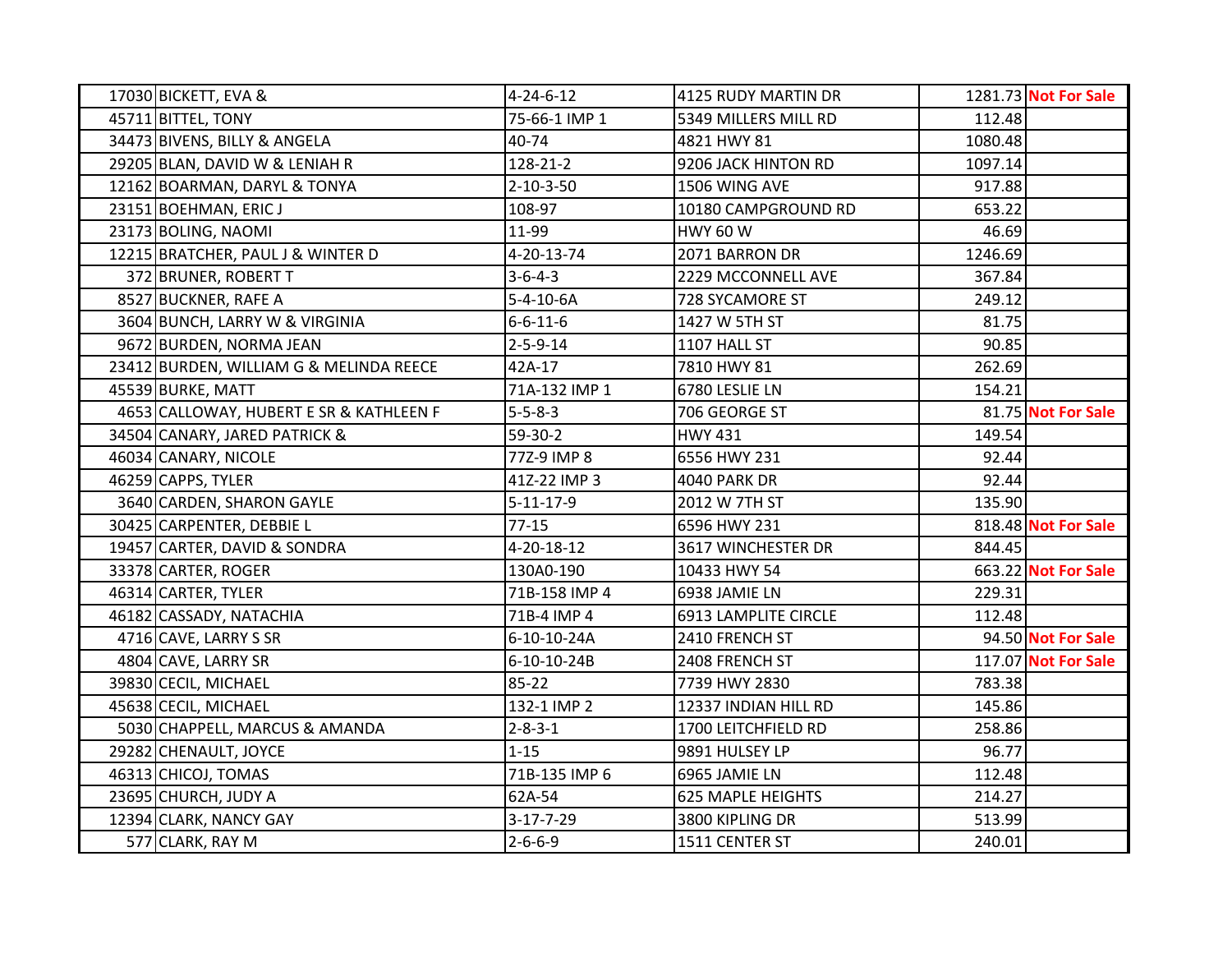| 12400 CLARK, ROBERT M & LINDA A           | $6 - 14 - 5 - 22$ | 2927 YOSEMITE DR            | 1181.59 |                      |
|-------------------------------------------|-------------------|-----------------------------|---------|----------------------|
| 23762 CLAY, GEORGE S                      | $2 - 12$          | OFF CURDSVILLE DELAWARE     | 46.69   |                      |
| 593 CLINE, FRANCES Y                      | $5 - 3 - 4 - 11$  | 805 W 11TH ST               | 66.53   |                      |
| 6733 CLOUSE, DAVID                        | $5 - 11 - 7 - 7$  | 614 POINDEXTER ST           | 54.97   |                      |
| 7552 CLOUSE, DAVID                        | $5-11-2-2B$       | 2409 CRAVENS AVE            | 84.77   |                      |
| 45547 CLOUSE, DAVID                       | 24-7 IMP 1        | 7414 HWY 815                | 87.44   |                      |
| 6564 CLOUSE, DAVID L                      | $5-9-2-7$         | 820 GEORGE ST               | 140.78  |                      |
| 7553 CLOUSE, DAVID L                      | 5-10-15-4A        | 1027 WESTERN CT             | 115.22  |                      |
| 7554 CLOUSE, DAVID L                      | $5 - 10 - 15 - 5$ | 1028 WESTERN CT             | 121.31  |                      |
| 23785 CLOUSE, DAVID L & VIRGINIA          | $24 - 7$          | 7440 CLEVELAND RD           | 748.87  |                      |
| 9943 CLOUSE, MARCUS A                     | $5 - 10 - 15 - 4$ | 1035 WESTERN CT             | 166.96  |                      |
| 3606 CLOUSE, ROY GENE                     | $5 - 11 - 2 - 3$  | 2427 CRAVENS AVE            | 67.16   |                      |
| 10190 COLBURN, ANGELICA                   | $5 - 3 - 10 - 10$ | 907 W 13TH ST               | 182.18  |                      |
| 12425 COLEMAN, MARSHALL Q & FAITH A       | $6 - 16 - 1 - 80$ | 3888 SPRINGTREE DR          | 1451.94 |                      |
| 23821 COLONY MOBILE ESTATES ASSOCIATION   | 73I-104           | 5200 GRAHAM LN              | 1822.01 |                      |
| 46294 CONOVER, AMBER                      | 71B-25 IMP 5      | <b>6976 LAMPLITE CIRCLE</b> | 85.79   |                      |
| 8571 COOMES, DOROTHY LOUISE               | $4 - 9 - 8 - 20$  | 1212 MAPLE AVE              | 687.99  |                      |
| 45899 COOPER, KRISTI                      | 73Z-29 IMP 3      | 418 REID RD                 | 90.78   |                      |
| 45896 COOPER, RAY                         | 134-16 IMP 2      | 12171 FLORAL RD             | 99.15   |                      |
| 46108 COOPER, RAY                         | 71A-60 IMP 4      | <b>6820 LAMPLITE CIRCLE</b> | 112.48  |                      |
| 46299 COOPER, RAY                         | 71B-55 IMP 10     | 6973 LESLIE LN              | 245.98  |                      |
| 655 COOPER, WILLIAM J                     | $3-6-5-1A$        | 2200 MCCONNELL AVE          | 253.40  |                      |
| 35707 COUNTRY HAM RESTAURANT LLC          | 38-38             | 5421 HWY 60 W               | 1888.76 |                      |
| 672 COY, SUSAN M                          | $3 - 1 - 6 - 1$   | 102 W 20TH ST               | 439.66  |                      |
| 5541 CRITE, CLARA LOUISE                  | $2 - 5 - 8 - 33$  | 1019 JACKSON ST             | 78.69   |                      |
| 19290 CROFT, KENNETH B                    | 3-38-5-186        | 2694 WISTERIA GARDENS       | 1715.65 |                      |
| 46335 CRUZ, RAYMOND                       | 71B-186 IMP 3     | 6983 LEAH LN                | 329.44  |                      |
| 36300 CUSTER, JAMES M                     | 73B-88            | 4901 GRANDVIEW DR           |         | 1297.43 Not For Sale |
| 36571 D S 9 LLC                           | 61A-155-5         | 3612 RIVERBEND COVE         | 2707.70 |                      |
| 45977 DAMRON, ANDREA                      | 97C-11-2 IMP 2    | 9407 HWY 662                | 120.83  |                      |
| 37401 DAUGHERTY, AMANDA K                 | 731-92            | 5455 RED MILE LP            | 653.22  |                      |
| 4958 DAVIDSON, SHEILA M                   | $6 - 3 - 3 - 2$   | 218 POPLAR ST               | 264.93  |                      |
| 33243 DAWSON, VIOLET N & JOHNNY DAWSON JR | 19A-14            | 7431 GRIFFITH STATION RD    | 155.18  |                      |
| 20346 DE BARRERA, MARIA G MIRANDA         | $5 - 8 - 6 - 17$  | 1842 CALHOUN ST             | 966.29  |                      |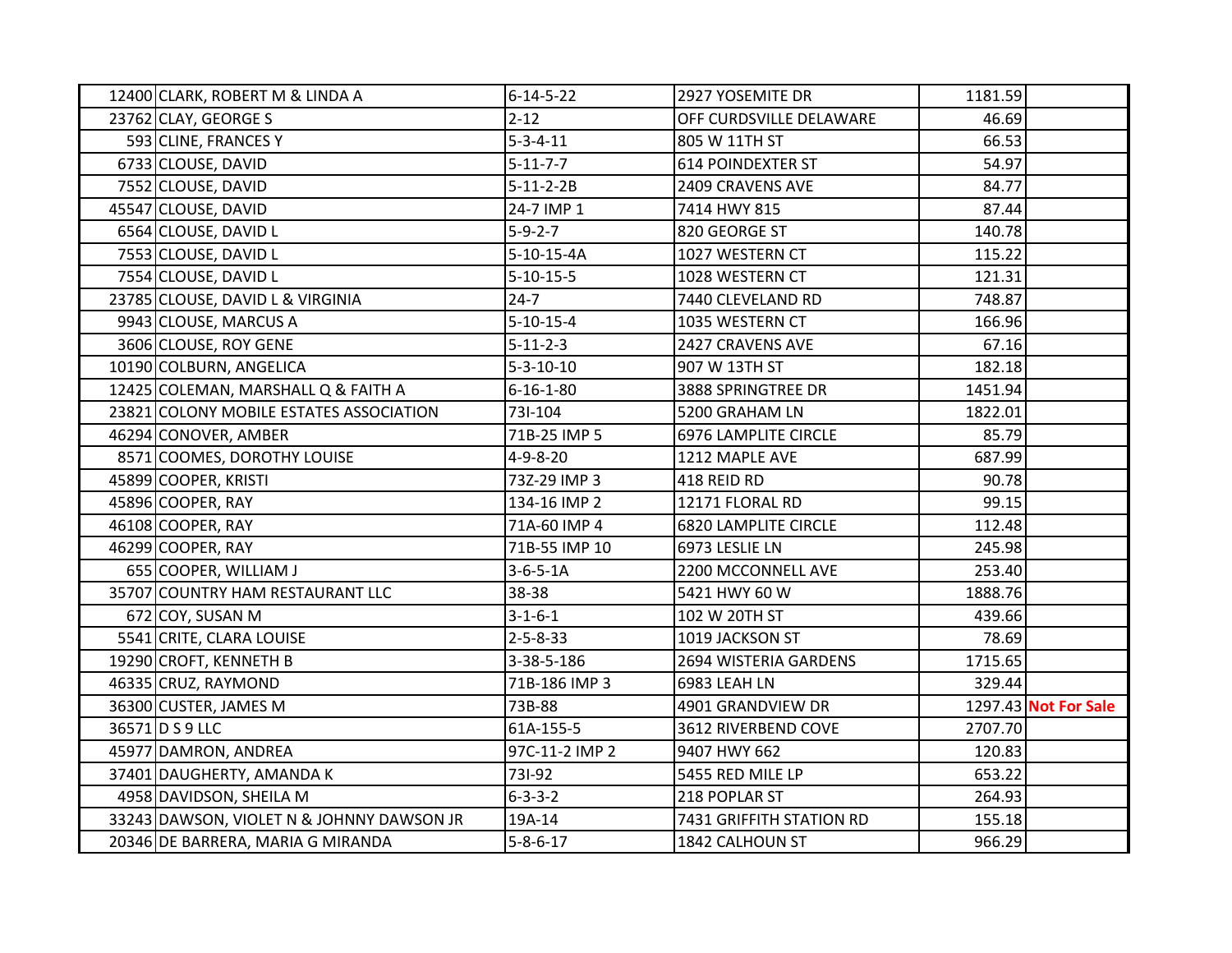| 8661 DEAN, JAMES JR                     | $2 - 2 - 6 - 13$   | 1725 DAVIESS ST      | 468.86  |                      |
|-----------------------------------------|--------------------|----------------------|---------|----------------------|
| 6273 DEJARNETTE, VIVIAN                 | $2 - 3 - 3 - 3$    | 1502 TRIPLETT ST     | 640.51  |                      |
| 46187 DIXON, EMILY                      | 71B-31 IMP 5       | 6952 LAMPLITE CIRCLE | 104.14  |                      |
| 41774 DOCKEMEYER, CHAD O & ANGELA K     | 62A-3              | 222 HUBERT CT        | 1038.76 |                      |
| 45941 DONNA HALL ESTATE                 | 71A-117 IMP 2      | 6716 LESLIE LN       | 195.92  |                      |
| 45968 DRAKE, JOHN T                     | 102-66 IMP 3       | 6420 OLD STATE RD    | 87.44   |                      |
| 7729 DUKE, TIFFANY LEE                  | $2 - 9 - 5 - 10$   | 1317 HAYNES AVE      |         | 60.44 Not For Sale   |
| 9296 DUKE, TIFFANY LEE                  | $2 - 9 - 5 - 9$    | 1313 HAYNES AVE      | 60.44   |                      |
| 24172 DURBIN, E W                       | 34-15-12           | 9330 HWY 81          | 504.70  |                      |
| 847 DURBIN, SHERRY M                    | $6 - 8 - 5 - 11$   | 113 RIVER RD         | 182.18  |                      |
| 40164 EATON, RANDY & LAURA              | 751-48             | 4445 HUNTERS TRACE   | 2081.81 |                      |
| 46077 EDGE, JEFF                        | 90-77 IMP 5        | 6443 HWY 762         | 212.61  |                      |
| 3944 EISENMENGER, RICHARD LOUIS JR      | $3 - 13 - 9 - 4$   | 2613 VICTORY CT E    |         | 123.14 Not For Sale  |
| 887 ENGLE, NELSON                       | $2 - 5 - 7 - 14C$  | 1105 OGLESBY ST      |         | 124.96 Not For Sale  |
| 888 ENGLE, NELSON                       | $2 - 5 - 7 - 14B$  | 1107 OGLESBY ST      |         | 124.96 Not For Sale  |
| 5067 ENGLE, NELSON E                    | $1 - 8 - 6 - 13$   | 815-819 STONE ST     |         | 288.10 Not For Sale  |
| 5069 ENGLE, NELSON E                    | $5 - 10 - 1 - 3$   | 2417 W 9TH ST        |         | 265.57 Not For Sale  |
| 5070 ENGLE, NELSON E                    | $5 - 11 - 13 - 1$  | 706 OMEGA ST         |         | 196.80 Not For Sale  |
| 5071 ENGLE, NELSON E                    | $5 - 11 - 13 - 1A$ | 2500 W 7TH ST        |         | 191.32 Not For Sale  |
| 5072 ENGLE, NELSON E                    | $5 - 11 - 15 - 2$  | 2301 W 8TH ST        |         | 194.34 Not For Sale  |
| 891 EPISON, LOUIS                       | $5 - 4 - 4 - 31$   | 523 SYCAMORE ST      | 60.44   |                      |
| 46110 ESPINOBARRIOS, SEBASTIAN          | 71A-100 IMP 2      | 6759 LESLIE LN       | 195.92  |                      |
| 11451 ESTES, CHRISTA                    | $2 - 8 - 4 - 2$    | 1506 LEITCHFIELD RD  | 340.44  |                      |
| 46181 ESTES, JEB M & CHRISTINA A COIN   | 71A-140 IMP 2      | 6830 LESLIE LN       | 195.92  |                      |
| 46095 ESTES, TYLER                      | 73Z-86 IMP 5       | 418 REID RD          | 90.78   |                      |
| 46113 ETHRIDGE, BRENDA                  | 71A-147 IMP 2      | 6858 LESLIE LN       | 262.69  |                      |
| 46093 EYLICIO, JESSICA                  | 73Z-79 IMP 5       | 418 REID RD          | 120.83  |                      |
| 46212 FAILLE, PAUL                      | 73Z-34 IMP 5       | 418 REID RD          | 90.78   |                      |
| 45877 FALIN, JOHN KEVIN                 | 73Z-35 IMP 2       | 418 REID RD          | 130.82  |                      |
| 24383 FARMER, BRADLEY W & APRIL D       | 63F-31             | 1306 WOODMERE LN     |         | 4077.90 Not For Sale |
| 45780 FELDPAUCH, PAMELA                 | 71A-138 IMP 1      | 6822 LESLIE LN       | 112.48  |                      |
| 46268 FELDPAUSCH, ROGER                 | 71B-49 IMP 3       | 6949 LESLIE LN       | 79.09   |                      |
| 40463 FOSS, LORA JANE                   | 89D-59             | 4132 HWY 142         | 1342.52 |                      |
| 12718 FRANCIS, MITCHELL E & STEPHANIE L | 4-20-14-11         | 2123 SURREY DR W     | 1161.57 |                      |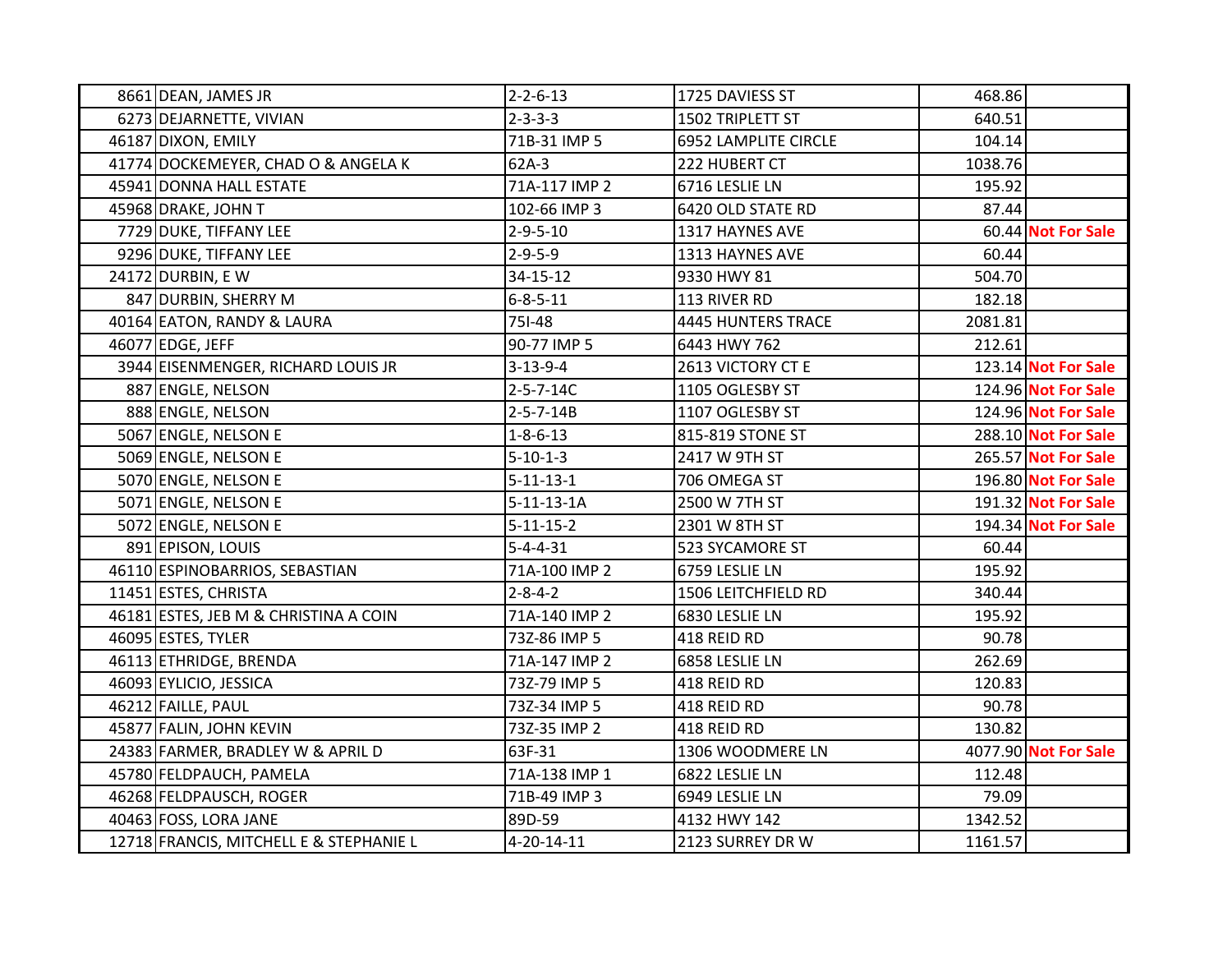| 46330 GARCIA, MICHAELA JOSE          | 71A-153 IMP 2     | 6882 LESLIE LN          | 160.88  |                      |
|--------------------------------------|-------------------|-------------------------|---------|----------------------|
| 24594 GARDNER, ERNEST A & ANNA MARY  | 129-32            | 8316 JOE HAYNES RD      | 1280.74 |                      |
| 29083 GARRETT, KEVIN & KARRON        | 108-71            | 2049 YELVINGTON K'VILLE | 1447.64 |                      |
| 11249 GAW, JAMES G                   | $1 - 7 - 4 - 1$   | 500 LEITCHFIELD RD      | 151.75  |                      |
| 40363 GILLIAM, MICHAEL               | $56 - 1 - 11$     | 1026 PETTIT RD W        | 746.65  |                      |
| 5500 GIPSON, SHARON                  | $6 - 4 - 11 - 13$ | 1123 W 2ND ST           |         | 78.69 Not For Sale   |
| 7973 GIRTEN, TERRI L                 | $6 - 10 - 6 - 28$ | 2417 W 2ND ST           | 235.80  |                      |
| 30109 GLASSCOCK, RICHARD             | 79-42             | 10909 RED HILL MAXWELL  | 405.53  |                      |
| 30309 GLASSCOCK, RICHARD             | 79-43             | 10863 RED HILL MAXWELL  | 654.89  |                      |
| 12785 GOETZ, JAMES V                 | $2 - 10 - 3 - 48$ | 1430 WING AVE           |         | 766.03 Not For Sale  |
| 42575 GOLFLAND HOBBIES & RECREATION  | 39-39 IMP 2       | 1874 OLD CALHOUN RD     | 957.48  |                      |
| 46257 GOMEZ, ALEXANDER               | 41Z-12 IMP 3      | 4040 PARK DR            | 87.02   |                      |
| 46255 GOMEZ, EVANDE                  | 41Z-4 IMP 4       | <b>4040 PARK DR</b>     | 129.15  |                      |
| 46254 GONZALES, ANTANIO              | 41Z-3 IMP 5       | 4040 PARK DR LOT 3      | 99.15   |                      |
| 1065 GOODMAN, LOLA B                 | $2 - 8 - 6 - 1$   | 1505 ALEXANDER AVE      | 90.85   |                      |
| 1066 GOODMAN, LOLA B                 | $2 - 8 - 6 - 16$  | 1507 ALEXANDER AVE      | 138.98  |                      |
| 45895 GRAY, STEPHANIE                | 102-1 IMP 2       | 5657 OLD STATE RD       | 177.60  |                      |
| 32340 GREATHOUSE, DIANE M            | 104-28-17         | 4410 POPLAR LOG BRIDGE  | 413.87  |                      |
| 32341 GREATHOUSE, DIANE M            | 104-28-16         | 4420 POPLAR LOG BRIDGE  | 413.87  |                      |
| 46292 GREATHOUSE, STACY              | 71A-150 IMP 5     | 6870 LESLIE LN          | 329.44  |                      |
| 1100 GREEN, WILLIE JR & PATSY        | $5 - 4 - 5 - 28$  | 603 POPLAR ST           | 78.69   |                      |
| 1113 GREGORY, WANDA                  | $5 - 1 - 7 - 19$  | 735 CEDAR ST            | 78.69   |                      |
| 12852 HAGAN, JOSEPH G & SHEILA K     | $6 - 15 - 8 - 3$  | 156 HUMMINGBIRD LP E    | 962.98  |                      |
| 31804 HAGAN, MARIE N                 | 114-70-6          | 6342 BOSTON SPUR        | 546.42  |                      |
| 46210 HAGAN, TRENTON                 | 73Z-17 IMP 6      | 418 REID RD             | 94.12   |                      |
| 33834 HAGAN, WILLIAM J               | 24-41-19          | 5332 MT ZION SCHOOL RD  | 363.79  |                      |
| 37062 HAGAN, WILLIAM J               | 25-39             | 5773 MACEDONIA RD       | 546.42  |                      |
| 24839 HAGAN, WILLIAM J & LISA M      | $26 - 31$         | 5430 HWY 554            | 1200.64 |                      |
| 32518 HAGAN, WILLIAM JOSEPH          | $42 - 10$         | 7457 OLD HWY 81         | 2634.26 |                      |
| 40596 HAGMAN, BETTY JO               | 40A-12            | 4405 FISHER RD          | 1499.39 |                      |
| 33418 HAIMES, BARRY C &              | 59-133            | 10926 GORE RD           | 664.57  |                      |
| 46358 HALL, JASON & RACHELLE WEDDING | 73Z-135 IMP 5     | 418 REID RD             | 165.90  |                      |
| 39079 HALL, KRAIG E                  | 114-63            | 5950 LITTLE HICKORY RD  |         | 2124.07 Not For Sale |
| 24889 HAMILTON, JOSEPH HENRY         | 93-53             | PLEASANT RIDGE LN       | 280.34  |                      |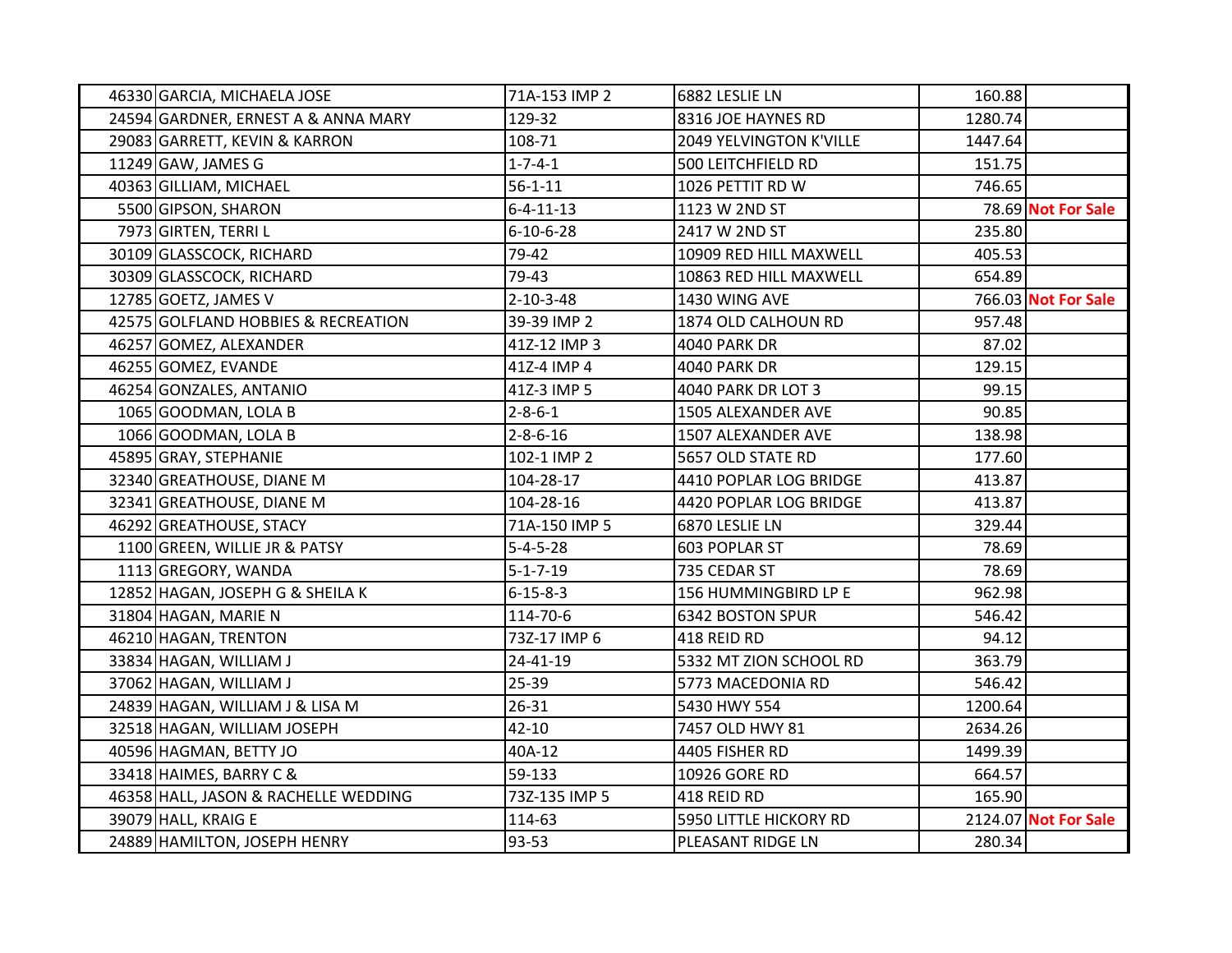| 34363 HAMILTON, MATTHEW O & JENNY L     | 43-23             | 9661 HWY 81                 | 2916.32 |                      |
|-----------------------------------------|-------------------|-----------------------------|---------|----------------------|
| 29002 HAMILTON, STEVE & TAMMY DRAKE     | $25 - 37 - 5$     | 5440 HWY 1514               |         | 1047.10 Not For Sale |
| 46045 HAMPTON, AIMEE R                  | 97Z-35 IMP 3      | 8400 HWY 405                | 546.42  |                      |
| 45701 HANCOCK, AARON                    | 71B-33 IMP 1      | 6944 LAMPLITE CIRCLE        | 279.37  |                      |
| 46274 HANCOCK, DANIEL                   | 71A-27 IMP 5      | <b>6839 LAMPLITE CIRCLE</b> | 95.78   |                      |
| 41318 HARDIN, TABATHA & PAUL JEFFERS JR | 102-71            | 6475 HWY 762                |         | 1197.29 Not For Sale |
| 41319 HARDIN, TABATHA & PAUL JEFFERS JR | $102 - 71 - 1$    | 6459 HWY 762                | 521.38  |                      |
| 1225 HARDIN, TIMOTHY W & EVON M         | $6 - 6 - 7 - 10$  | 313 LITTELL ST              | 146.27  |                      |
| 1226 HARDISON, ELIZABETH E              | $6 - 6 - 8 - 16$  | 1708 W 4TH ST               | 283.21  |                      |
| 10736 HARRIS, SAMUEL E                  | $1 - 8 - 4 - 14$  | 630 WING AVE                | 356.57  |                      |
| 5236 HARRISON, BILLY D &                | $3 - 4 - 7 - 9$   | 1709 E 20TH ST              | 364.19  |                      |
| 7844 HART, MATT                         | 3-21-2-120        | 2517 STRAWBRIDGE PL         |         | 741.57 Not For Sale  |
| 45778 HASTIE, KENNETH                   | 71A-134 IMP 1     | 6806 LESLIE LN              | 154.21  |                      |
| 37973 HATFIELD, ERIC NATHANIEL          | 19A-14A           | 7426 SHORT ST               | 229.31  |                      |
| 1265 HATFIELD, JAMES L & WANDA S        | $2 - 6 - 4 - 9$   | 1411 HATHAWAY ST            |         | 190.12 Not For Sale  |
| 46280 HAVE, THOMAS                      | 71A-71 IMP 7      | <b>6864 LAMPLITE CIRCLE</b> | 104.14  |                      |
| 8922 HAWN, JAMES D                      | $3-9-6-30$        | 3020 DAVIESS ST             | 48.87   |                      |
| 11335 HAYDEN, MARY E                    | $2 - 1 - 7 - 6$   | 1228 ST ANN ST              | 532.19  |                      |
| 42623 HAYDEN, TIMOTHY M II              | 73H-23            | 2019 KEENLAND PKWY          | 299.39  |                      |
| 11606 HEDGES, RICHARD & DENNAE          | $6 - 10 - 3 - 2$  | 2207 W 1ST ST               | 356.87  |                      |
| 4453 HELBERT, DAVID W JR                | $4 - 12 - 6 - 12$ | 2124 WESTVIEW DR            | 391.57  |                      |
| 46303 HELM, JUSTIN                      | 71B-94 IMP 2      | 7049 LAMPLITE CIRCLE        | 129.15  |                      |
| 1359 HENDERSON, ELIZABETH RITA          | $5 - 11 - 7 - 4$  | <b>608 POINDEXTER ST</b>    | 240.01  |                      |
| 1367 HENRY, CARL LEWIS                  | $3 - 13 - 10 - 8$ | 2616 VICTORY CT E           | 291.73  |                      |
| 22619 HESTER, KEVIN RAY                 | $5 - 8 - 6 - 26$  | 1833 WILLIS AVE             | 497.33  |                      |
| 46175 HIDALGO, SHANNON                  | 71A-91 IMP 5      | 6809 LESLIE LN              | 229.31  |                      |
| 7570 HIDENRITE, ED & STEPHANIE          | $3-9-7-11$        | 2944 ALLEN ST               |         | 547.38 Not For Sale  |
| 11201 HIDENRITE, RICHARD B & STEPHANIE  | $5-9-3-26$        | 917 MCGILL ST               | 162.11  |                      |
| 9552 HODGES, PHILLIP                    | $2 - 1 - 8 - 3$   | 1324 ST ANN ST              | 212.03  |                      |
| 3504 HORLANDER, STEPHEN R & DONNA G     | $3 - 4 - 7 - 7$   | 1715 E 20TH ST              |         | 90.85 Not For Sale   |
| 33987 HORN, BARRY D & BRENDA K          | 86-69-4           | 2655 ROY CLARK RD           | 1062.12 |                      |
| 29485 HORTON, JAMES N & ANGELA G        | 25-70-11          | 8613 HWY 815                | 1113.86 |                      |
| 19298 HORTON, JOHN L                    | $3 - 24 - 5 - 4$  | 4119 MASON WOODS LN         | 1518.73 |                      |
| 25376 HOWARD, KIMBERLY ANN              | 130A0-117         | <b>10220 MAIN ST</b>        | 579.79  |                      |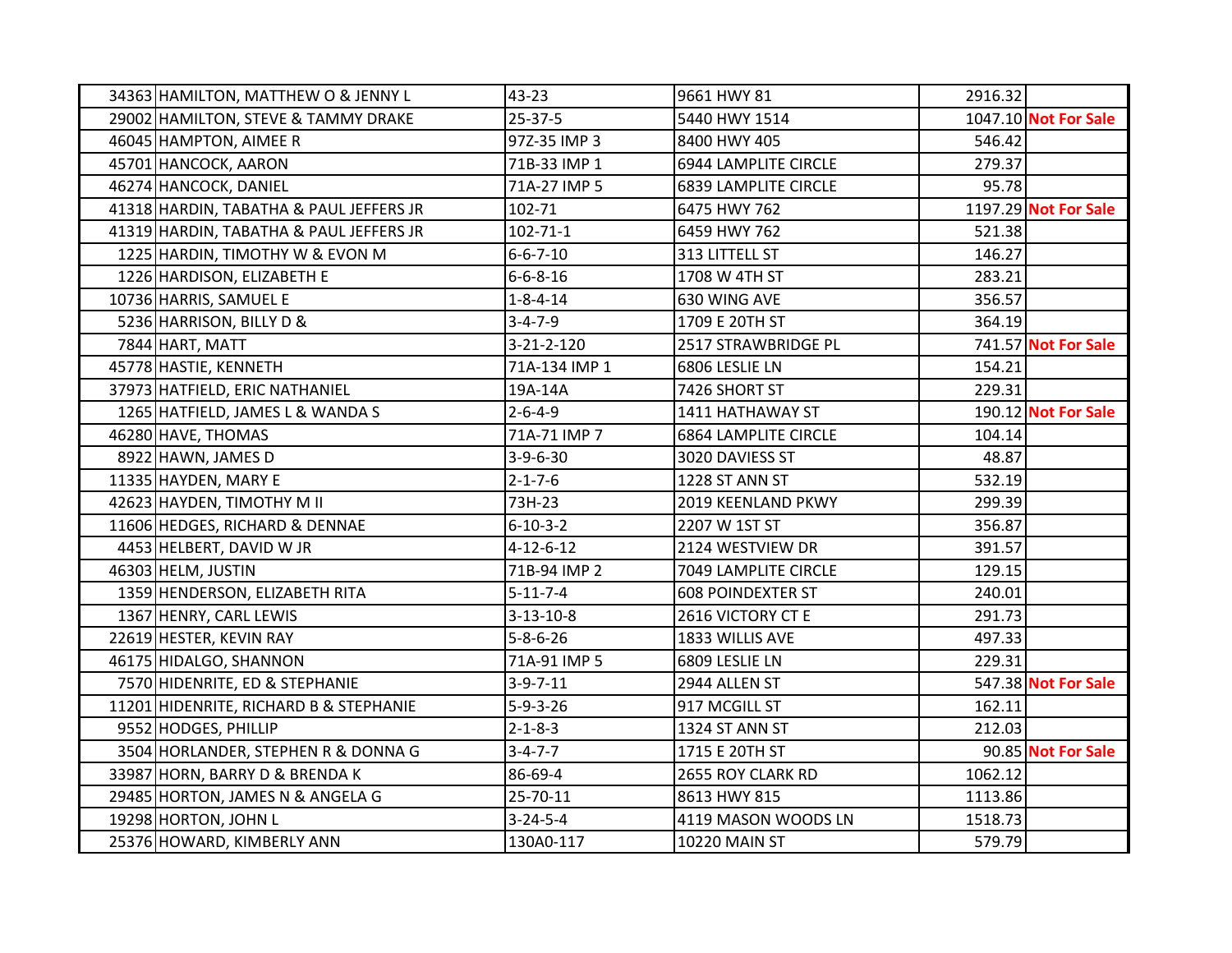| 11222 HOWARD, PAUL CJR              | $5 - 13 - 13 - 2$  | 801 GARDENSIDE DR           | 60.44   |                      |
|-------------------------------------|--------------------|-----------------------------|---------|----------------------|
| 45970 HOWARD, RICKY                 | 127-23 IMP 1       | 10921 HWY 144               | 139.18  |                      |
| 45932 HUFF, JILL                    | 73Z-28 IMP 2       | 418 REDD RD LOT 28          | 125.84  |                      |
| 10025 HUFFINES, MICHAEL J           | $2 - 7 - 3 - 1$    | 1222 E 15TH ST              | 81.75   |                      |
| 46027 HUNT, NANCY                   | 71A-64 IMP 3       | <b>6836 LAMPLITE CIRCLE</b> | 112.48  |                      |
| 4194 HURM, CHRISTOPHER D            | $3 - 4 - 5 - 5$    | 1533 E 20TH ST              | 269.23  |                      |
| 46315 HUSKISSON, RAYMOND L          | 71B-163 IMP 3      | 7335 LAMPLITE CIRCLE        | 412.88  |                      |
| 40158 J R ACQUISITIONS LLC          | 75U-3              | 3173 BRIDGEWATER COVE       | 794.17  |                      |
| 13193 JACKSON, BOYD C               | 4-22-15-14         | 2425 MIDDLEGROUND DR        | 2198.01 |                      |
| 1576 JACKSON, KENNETH S & JILL S    | $3 - 2 - 7 - 1$    | 2200 VEACH RD               | 901.04  |                      |
| 13197 JACKSON, KENNETH S & JILL S   | 4-14-2-39          | 2302 STRATFORD DR S         | 2062.77 |                      |
| 46005 JACKSON, LAURA J              | 76-113 IMP 2       | 5840 MILLERS MILL RD        | 346.14  |                      |
| 6310 JARNAGIN, BILL                 | $5-10-15-4B$       | 2625 LANCASTER AVE          | 81.75   |                      |
| 1622 JOHNSON, FRED ALLEN            | $5 - 13 - 6 - 28$  | 936 MARIANNA DR             | 254.01  |                      |
| 46084 JOHNSON, JOSHUA V             | 73Y-7 IMP 3        | 5114 HWY 144                | 112.48  |                      |
| 4360 JOHNSON, KATHERINE L           | $5 - 10 - 12 - 23$ | 2723 W 9TH ST               | 267.39  |                      |
| 1672 JONES, GEORGE E & NAOMI K      | $3 - 21 - 3 - 26$  | 1729 ASBURY PL              | 594.86  |                      |
| 25649 JONES, GERALD & SARAH J       | $25 - 61$          | 5421 HWY 1514               | 746.34  |                      |
| 46094 KELLEY, HERBERT               | 73Z-83 IMP 3       | 418 REID RD                 | 95.78   |                      |
| 45572 KELLY, WILLIAM                | 104-31 IMP 1       | 4960 POPLAR LOG BRIDGE R    | 172.54  |                      |
| 45944 KESSENGER, SAMANTHA & RICHARD | 117-28 IMP 2       | 10931 HWY 1389              | 95.78   |                      |
| 46265 KEY, JEAN                     | 73Y-6 IMP 4        | 5114 HWY 144                | 95.78   |                      |
| 46312 KIMBLEY, TONY                 | 71B-134 IMP 3      | 6961 JAMIE LN               | 112.48  |                      |
| 33116 KIRBY, WILLIAM                | 731-28             | 2370 KEENLAND PKWY          | 359.48  |                      |
| 32326 KNOTT, JAMES L & BRENDA M     | 123-49-7           | 7631 STEVENS SCHOOL RD      | 1474.33 |                      |
| 1778 KOGER, CHARLES D & DELILAH G   | $5 - 4 - 8 - 12$   | 814 W 7TH ST                | 66.53   |                      |
| 39923 KULKA, KRISTINE S & BENJAMIN  | 74C-25             | 3916 LOCUST HILL DR         | 2716.05 |                      |
| 4353 KYLE, DAVID A                  | $2 - 10 - 2 - 8$   | 1728 HUGHES AVE             | 269.23  |                      |
| 46114 LAFORCE, JEFF                 | 71B-18 IMP 4       | 7021 LAMPLITE CIRCLE        | 112.48  |                      |
| 46120 LAFORCE, JEFF                 | 71B-119 IMP 4      | 7355 LAMPLITE CIRCLE        | 104.14  |                      |
| 46171 LAFORCE, JEFF                 | 71A-19 IMP 3       | <b>6807 LAMPLITE CIRCLE</b> | 145.86  |                      |
| 46300 LAFORCE, JEFF                 | 71B-57 IMP 4       | 6978 LESLIE LN              | 120.83  |                      |
| 13344 LAMOTTE, RONALD E             | $3-11-18-7$        | 3100 NEW HARTFORD RD        |         | 5137.00 Not For Sale |
| 45891 LANHAM, BRUCE                 | 110-90 IMP 2       | 8705 HWY 144                | 212.61  |                      |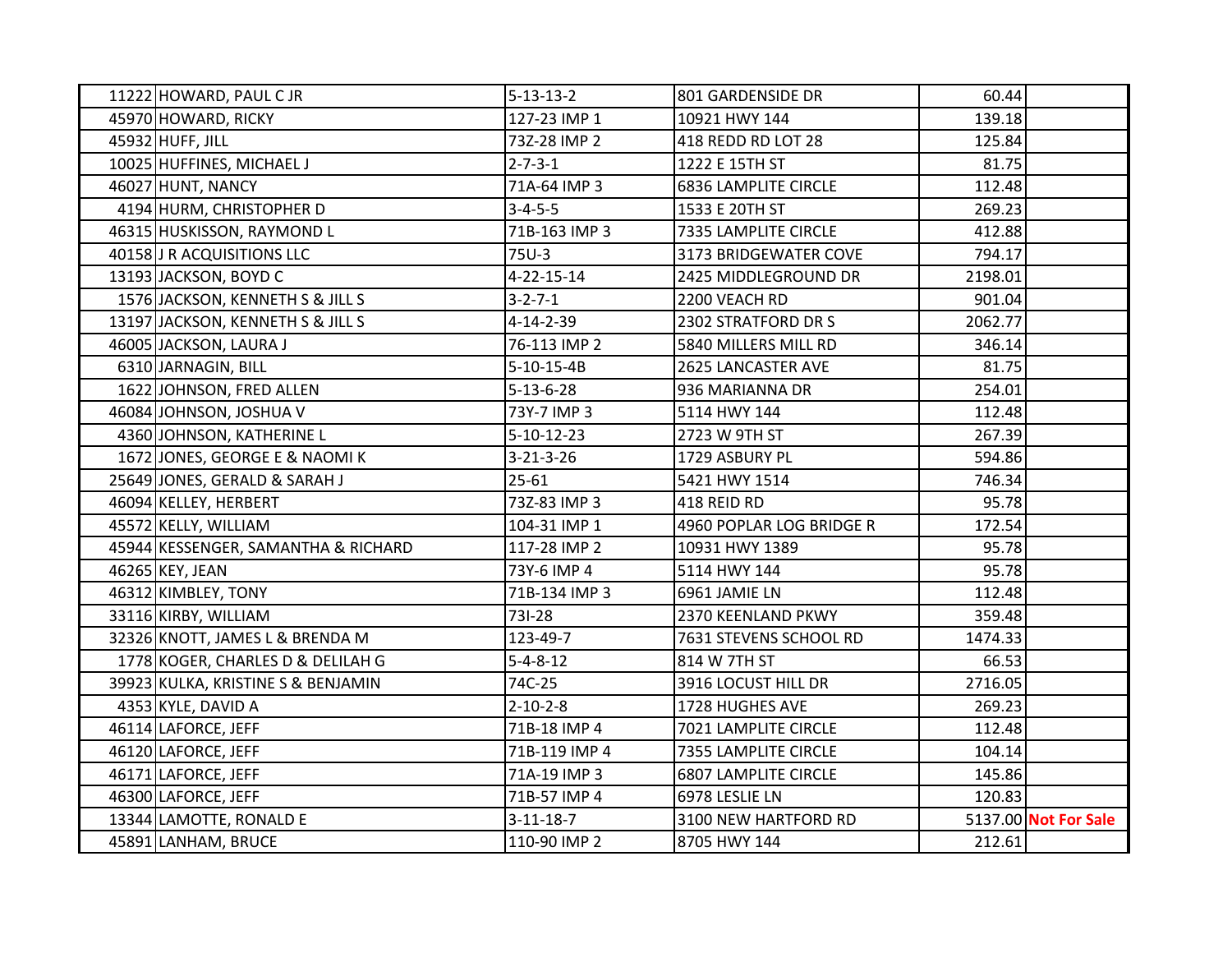| 10737 LASHER, JEREMY E           | $6 - 5 - 5 - 7$   | 1732-1734 W 1ST ST          | 121.31  |  |
|----------------------------------|-------------------|-----------------------------|---------|--|
| 8139 LEAK, GEORGE ALLEN JR       | $6 - 8 - 2 - 7$   | 110 DUBLIN LN               | 200.46  |  |
| 25986 LEE, SHIRLEY               | 62F-8             | 2217 WESTERFIELD DR         | 591.50  |  |
| 46321 LEONARD, DAVID             | 71Z-5 IMP 4       | 6845 HWY 2830               | 150.89  |  |
| 45838 LEWIS, KAREN               | 71A-26 IMP 2      | <b>6835 LAMPLITE CIRCLE</b> | 87.44   |  |
| 8604 LEWIS, MICHAEL K            | $5-9-5-4$         | 910 SUTHERLAND AVE          | 139.23  |  |
| 7110 LINDSEY, JANICE             | $5 - 6 - 6 - 20$  | 1331 W 12TH ST              | 338.62  |  |
| 1900 LING, ROBERT LEO            | $5-10-10-9$       | 2034 W 10TH ST              | 60.44   |  |
| 45988 LOMAX, MACK                | 71B-102 IMP 4     | 6976 KRIS AVE               | 104.14  |  |
| 5133 LONG, TIMOTHY S & MELISSA J | $6 - 6 - 6 - 15$  | 1524 W 3RD ST               | 282.62  |  |
| 45955 LOPEZ, JORGE MAURICO       | 57Z-7 IMP 3       | 140 ST ANTHONY RD           | 125.84  |  |
| 45837 LORD, TRACY                | 73Z-116 IMP 2     | 418 REID RD                 | 257.69  |  |
| 6190 LOWE, CHRISTINE THOMAS      | $4 - 14 - 4 - 2$  | <b>2020 YORK DR</b>         | 862.68  |  |
| 45720 LYONS, TROY                | 71B-56 IMP 1      | 6977 LESLIE LN              | 229.31  |  |
| 46287 MACK, FRED                 | 71A-119 IMP 6     | 6724 LESLIE LN              | 129.15  |  |
| 46298 MACK, FRED                 | 71B-52 IMP 4      | 6961 LESLIE LN              | 99.15   |  |
| 46302 MACK, FRED                 | 71B-82 IMP 3      | 6935 KRIS AVE               | 104.14  |  |
| 46307 MACK, FRED                 | 71B-110 IMP 4     | 6944 KRIS AVE               | 95.78   |  |
| 46309 MACK, FRED                 | 71B-120 IMP 3     | 7351 LAMPLITE CIRCLE        | 87.44   |  |
| 46318 MACK, FRED                 | 71B-199 IMP 5     | 6964 LEAH LN                | 95.78   |  |
| 45995 MARQUEZL, ANGELA           | 77Z-18 IMP 3      | 6556 HWY 231                | 79.09   |  |
| 46349 MATTINGLY, CHRISSIE        | 73Z-71 IMP 2      | 418 REID RD                 | 291.06  |  |
| 45901 MAUGHERMAN, SCOTTIE        | 73Z-57 IMP 2      | 418 REID RD                 | 90.78   |  |
| 46121 MAY, TAMMY & NORMAN HOYT   | 71B-83 IMP 6      | 6939 KRIS AVE               | 154.21  |  |
| 46117 MAYA, ALBERTO              | 71B-81 IMP 5      | 6931 KRIS AVE               | 92.44   |  |
| 46295 MAYORGA, LEO               | 71B-41 IMP 4      | 6917 LESLIE LN              | 87.44   |  |
| 11144 MAYS, ROBERT               | $6 - 12 - 3 - 16$ | 2737 W 6TH ST               | 206.52  |  |
| 46328 MCCARTY, KENNETH           | 97Z-55 IMP 3      | 8400 HWY 405 LOT 55         | 245.98  |  |
| 26590 MCCARTY, LARRY & LARRY JR  | 107-34-1          | 1711 GOBLER FORD RD         | 79.09   |  |
| 45871 MCCORMICK, MICHAEL         | 77Z-25 IMP 2      | 6556 HWY 231                | 204.27  |  |
| 26624 MCDANIEL, LARRY B & BRENDA | 120-41            | 8679 JACK HINTON RD         | 414.57  |  |
| 26651 MCFADDEN, DOUGLAS J SR     | 11-86             | 190 MURPHY RD               | 1292.45 |  |
| 35535 MCFADDEN, DOUGLAS SR       | 37A-36            | 171 BOOTH FIELD RD          | 3149.97 |  |
| 2264 MCINTIRE, LOIS J            | $2 - 8 - 5 - 2$   | 1915 E 17TH ST              | 255.84  |  |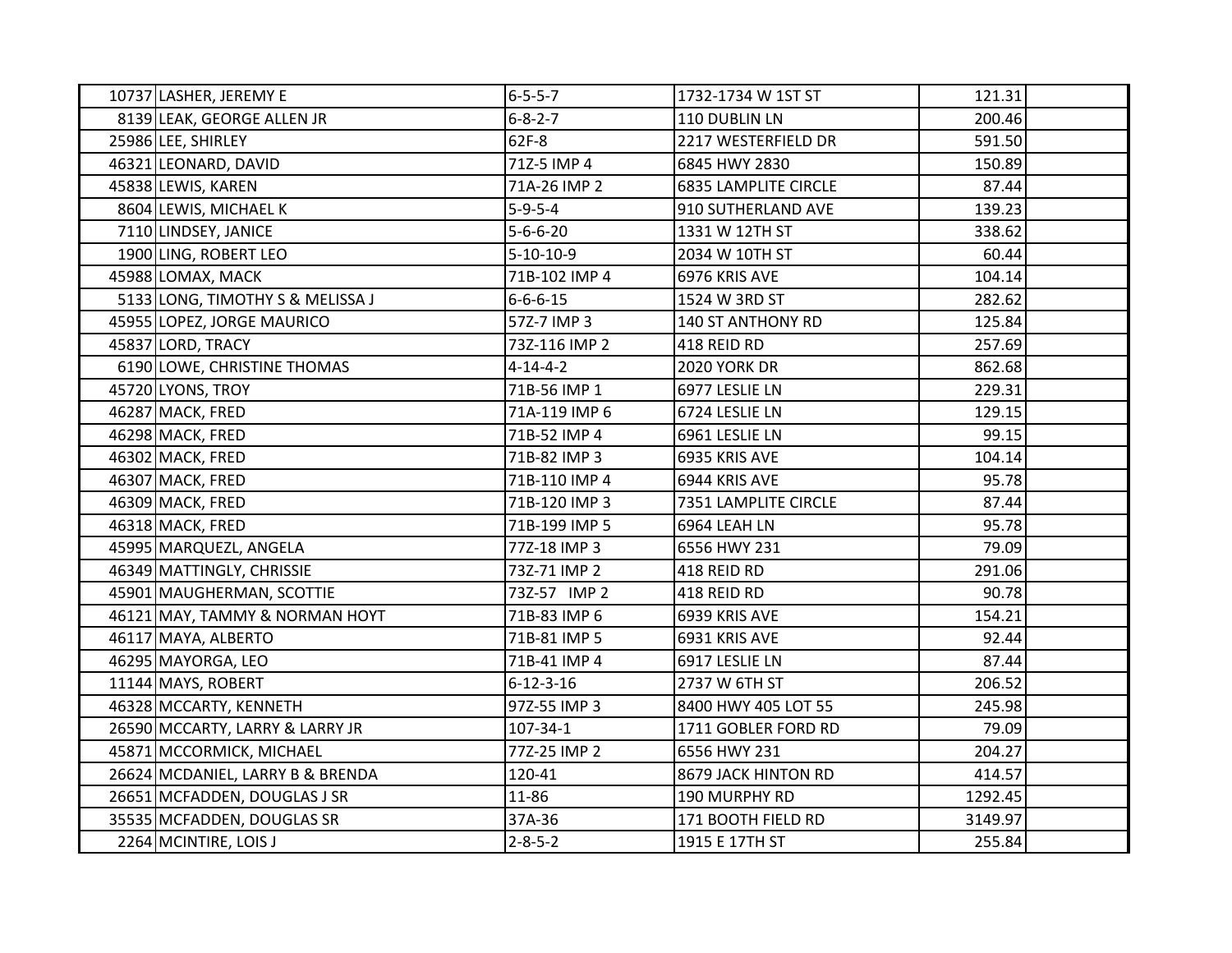| 9298 MCKNIGHT, ROBERT R               | $3-10-4-39$        | 218 LEGION BLVD W        | 547.38  |                     |
|---------------------------------------|--------------------|--------------------------|---------|---------------------|
| 40732 MCMANAWAY, CHELSEA              | 76-75              | 6533 HARMONY DR          | 1148.90 |                     |
| 36986 MELANDER, BETTY KAY             | 65-19-1            | <b>BURTON RD</b>         | 196.90  |                     |
| 37712 MELANDER, MARK & BETTY MELANDER | 65-19              | 2617 BURTON RD           | 1334.14 |                     |
| 3723 MELTON, MARGARET L               | $6 - 8 - 6 - 4$    | 2019 W 1ST ST            |         | 78.69 Not For Sale  |
| 26290 MERCER, CASEY W                 | 90-109             | 6303 HWY 762             | 170.91  |                     |
| 34533 MERIDETH, NATHAN B              | $107 - 12 - 1$     | 1397 CHESTNUT GROVE RD S | 1778.10 |                     |
| 45983 MESERVE, CRYSTAL                | 73Z-50 IMP 2       | 418 REID RD              | 84.14   |                     |
| 46038 MEZA, JULIANNA                  | 73Z-56 IMP 4       | 418 REID RD              | 291.06  |                     |
| 45834 MICHIE, STANLEY                 | 41Z-7 IMP 2        | <b>4040 PARK DR</b>      | 244.34  |                     |
| 46219 MILES, JAMIE                    | 73Z-117 IMP 2      | 418 REID RD              | 144.22  |                     |
| 42249 MILES, VICKI L                  | 74-81              | 3212 PLEASANT VALLEY RD  | 2418.97 |                     |
| 26346 MILLAY, GREGORY ALLEN           | $12 - 16$          | 1590 FOGLE RD            | 454.61  |                     |
| 45589 MILLAY, MARTIN                  | 71A-131 IMP 1      | 6776 LESLIE LN           | 187.57  |                     |
| 7048 MILLER, BALAEA                   | $3 - 1 - 2 - 8$    | 101 E 19TH ST            | 669.12  |                     |
| 5323 MILLER, DUDLEY                   | $5 - 4 - 5 - 9$    | 604 ELM ST               | 196.80  |                     |
| 2083 MILLER, DUDLEY MAE & BENITA J    | $5 - 13 - 12 - 17$ | 901 GARDENSIDE DR        | 292.95  |                     |
| 2089 MILLER, GEORGE K & JUNE TRUST    | $5 - 13 - 13 - 1$  | 2700 CRAVENS AVE         | 455.50  |                     |
| 46221 MILLER, JAMES                   | 73Z-138 IMP 3      | 418 REID RD              | 190.94  |                     |
| 31638 MILLER, WENDELL ANTHONY         | 73H-154            | 1940 SAN ANITA CIRCLE    | 170.91  |                     |
| 46124 MITCHIE, STANLEY                | 41Z-11 IMP 3       | 4040 PARK DR LOT 11      | 94.12   |                     |
| 46310 MOORE, ELIZABETH                | 71B-123 IMP 5      | 7339 LAMPLITE CIRCLE     | 245.98  |                     |
| 2146 MOORMAN, SALLYE F                | $5 - 10 - 11 - 5$  | 2519 W 8TH ST            |         | 339.84 Not For Sale |
| 46188 MORENO, MARGARIA                | 71B-116 IMP 4      | 6920 KRIS AVE            | 162.53  |                     |
| 46260 MORLES, GEMIMA                  | 41Z-24 IMP 5       | <b>4040 PARK DR</b>      | 95.78   |                     |
| 6068 MORRIS, STEPHEN & VALERIE L      | $6 - 6 - 1 - 3$    | 1613 W 3RD ST            |         | 389.13 Not For Sale |
| 46348 MOSS, JESSIE                    | 73Z-65 IMP 8       | 418 REID RD              | 127.53  |                     |
| 46340 MURLIN BAIRD ESTATE             | 73Z-94 IMP 1       | 418 REID RD              | 564.78  |                     |
| 2202 MYERS, JACK ENTERPRISES INC      | $2 - 4 - 11 - 22$  | 1217 SWEENEY ST          | 320.36  |                     |
| 2203 MYERS, JACK ENTERPRISES INC      | $2 - 4 - 6 - 8$    | 521 PARRISH AVE E        | 330.11  |                     |
| 45666 MYERS, KURT                     | 103-6 IMP 3        | 7184 HWY 762             | 913.58  |                     |
| 46016 BULLINGTON, RICKY               | 129-38 IMP 1       | 10929 HWY 764            | 195.92  |                     |
| 3601 NELSON, JOSEPH & GENEVA          | $2 - 9 - 2 - 3A$   | 1412 LEITCHFIELD RD      | 60.44   |                     |
| 2298 NELSON, JOSEPH Q & GENEVA L      | $2 - 9 - 2 - 3$    | 1408 LEITCHFIELD RD      |         | 60.44 Not For Sale  |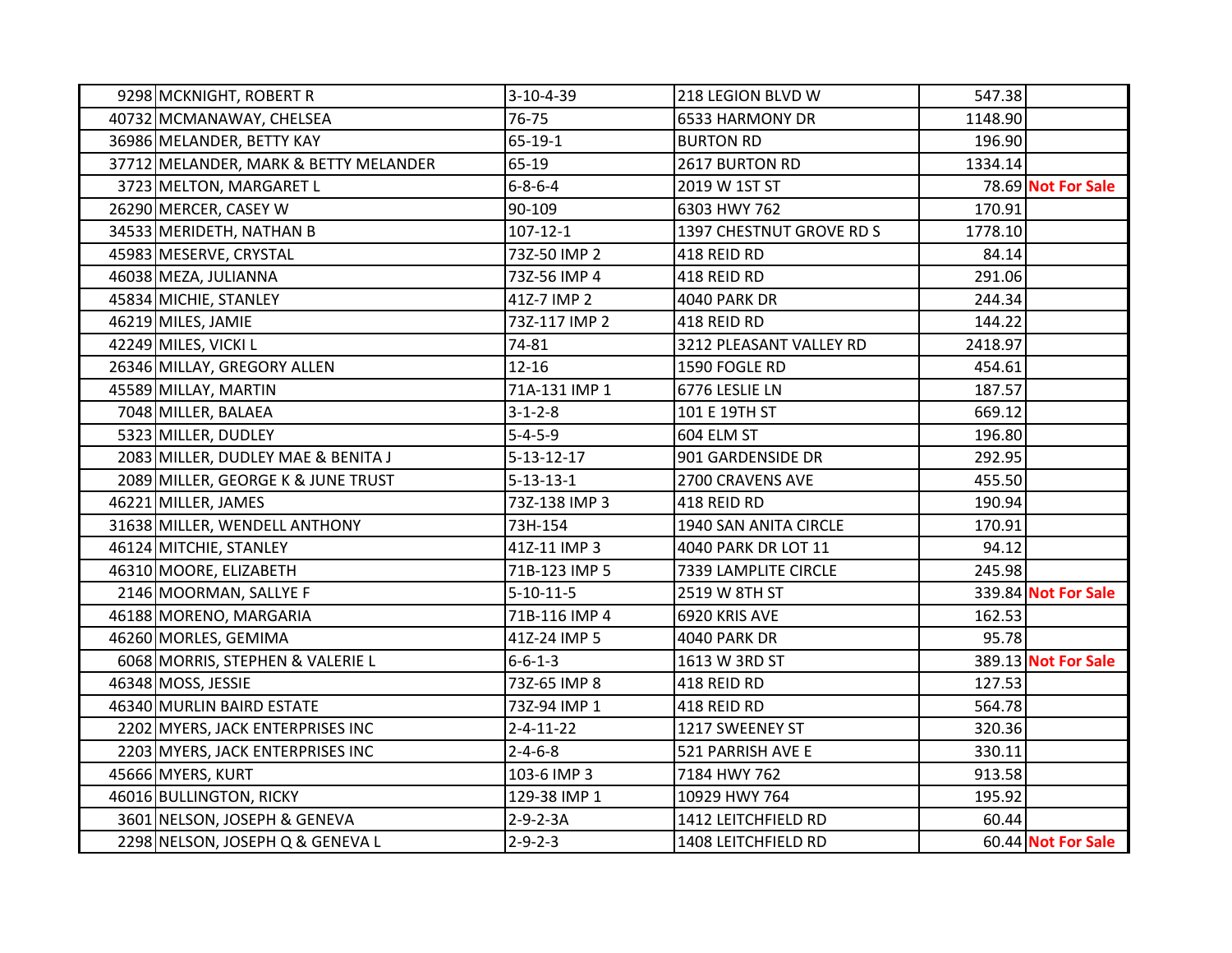| 26745 NEWTON, ARTHUR JR & ANN             | 85-20             | 7755 HWY 2830               | 286.05  |                      |
|-------------------------------------------|-------------------|-----------------------------|---------|----------------------|
| 2360 OOST, BRADLEY                        | $6 - 6 - 6 - 10$  | 1542 W 3RD ST               | 287.49  |                      |
| 26868 OWENS, JOANNA M                     | 76-111            | 5516 MILLERS MILL RD        | 521.38  |                      |
| 8098 PARIS, ERICA                         | $1 - 9 - 5 - 3$   | 418 BIRKHEAD AVE            | 417.10  |                      |
| 30339 PARKER, SHEILA BURKS                | 59A-56            | 401 SKINNER LN              | 698.29  |                      |
| 46191 PARKER, VICKI                       | 71B-182 IMP 3     | 6967 LEAH LN                | 87.44   |                      |
| 7763 PATE, MARY NANCY                     | $4 - 16 - 6 - 14$ | 612 BOOTH AVE               |         | 374.49 Not For Sale  |
| 4927 PAYNE, ALLEN                         | $1 - 4 - 1 - 28$  | 306-308 E 5TH ST            | 230.87  |                      |
| 2460 PAYNE, CHARLES B & MARGARET M        | $6 - 5 - 2 - 2$   | 110 ORCHARD ST              | 90.85   |                      |
| 45758 PAYNE, RANDY & MELINDA              | 96-81-2 IMP 1     | 10651 KELLY CEMETERY RD     | 65.06   |                      |
| 33749 PAYNE, STEVE R & KAREN              | $92 - 2$          | 8122 HWY 231                | 280.34  |                      |
| 37319 PEARL, JOSEPH H JR & CYNTHIA J GRAY | 62B-104           | 1930 MONARCH AVE            |         | 768.40 Not For Sale  |
| 34689 PEAY, DAVID A & MISTY               | 73H-131           | 5401 AQUEDUCT CT            | 79.09   |                      |
| 46279 PEECH, BLAKE                        | 71A-58 IMP 3      | <b>6812 LAMPLITE CIRCLE</b> | 120.83  |                      |
| 29298 PENTACOST, MICHAEL & JENNIFER       | 103-12            | 7270 HWY 762                | 1450.38 |                      |
| 37334 PERRY, JAMES SYLVESTER JR           | 84A-37            | 9249 KELLY CEMETERY RD      | 645.18  |                      |
| 2499 PETTREY, TRACY                       | $2 - 5 - 9 - 16$  | 1101 HALL ST                | 60.44   |                      |
| 8692 PIERCE, PHYLLIS GAIL & CLIFTON R     | $6 - 11 - 4 - 9$  | 2409 W 5TH ST               | 121.31  |                      |
| 15129 POINTER, WAYNE H                    | $6 - 18 - 2 - 3$  | 910 DEER HAVEN DR           | 305.39  |                      |
| 2537 PORTER, AMANDA GIBSON                | $1 - 7 - 11 - 9$  | 725 HATHAWAY ST             | 78.69   |                      |
| 2538 PORTER, AMANDA GIBSON                | 2-5-4-24A         | 1007 HALL ST                | 63.50   |                      |
| 31434 PORTER, CHARLES E & LINDA K         | $33 - 10$         | 5031 WINDY HOLLOW RD        | 230.27  |                      |
| 27196 POTTS, TIMOTHY K                    | 83-14             | 10711 HWY 334               |         | 3492.63 Not For Sale |
| 6980 R3 PROPERTIES LLC                    | $5-10-15-7A$      | 2630 LANCASTER AVE          | 288.10  |                      |
| 46189 RAMIREZ, AUTION                     | 71B-122 IMP 3     | 7343 LAMPLITE CIRCLE        | 129.15  |                      |
| 42701 RECOMMENDED MANAGEMENT LLC          | 86A-1             | 6340 WATERFIELD DR          | 230.27  |                      |
| 42702 RECOMMENDED MANAGEMENT LLC          | 86A-1C            | 6330 WATERFIELD DR          | 230.27  |                      |
| 42703 RECOMMENDED MANAGEMENT LLC          | 86A-1D            | 6320 WATERFIELD DR          | 230.27  |                      |
| 19706 RECOMMENDED MANAGEMENT TEAM LLC     | $6 - 18 - 3 - 5$  | 4130 HARBOR HILLS TRACE     | 230.27  |                      |
| 37652 RECOMMENDED MANAGEMENT TEAM LLC     | 61A-141-6         | <b>300 CINDERELLA DR</b>    | 130.14  |                      |
| 41879 RECOMMENDED MANAGEMENT TEAM LLC     | 86A-1A            | <b>HWY 405</b>              | 413.87  |                      |
| 42400 RECOMMENDED MANAGEMENT TEAM LLC     | 62H-8             | 2834 WIMSATT CT             | 297.05  |                      |
| 4886 RENFROW, CHARLOTTE EVONNE            | $5 - 3 - 6 - 14$  | 904 W 11TH ST               | 63.50   |                      |
| 2665 RENFROW, JEANIE                      | $5 - 3 - 6 - 15$  | 902 W 11TH ST               | 103.05  |                      |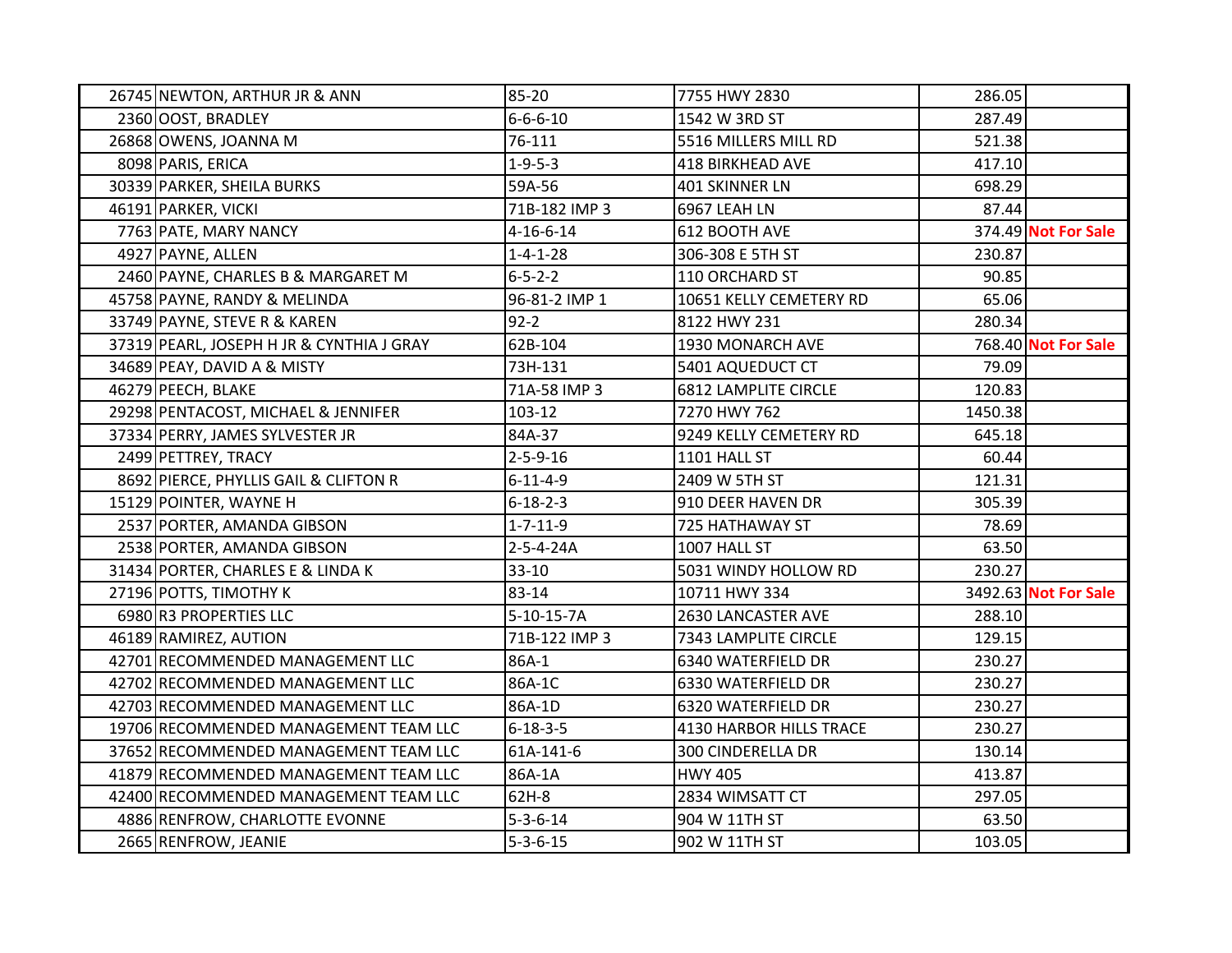| 4396 RENFROW, ROBERT CARL             | $2 - 8 - 9 - 3$   | 1708 ALEXANDER AVE        |         | 95.13 Not For Sale  |
|---------------------------------------|-------------------|---------------------------|---------|---------------------|
| 2673 REYNOLDS, J W & GLADYS           | $5 - 6 - 1 - 7$   | 1435 W 9TH ST             | 81.75   |                     |
| 13982 REYNOLDS, MARVIN E JR & KAREN A | $6 - 14 - 13 - 5$ | 708-710 DEER TRAIL        | 1216.62 |                     |
| 45601 RHODES, TAMMY L & STEVE         | 120-17 IMP 2      | 6755 AULL RD              | 467.98  |                     |
| 27394 RICHARDS, CATALINA              | $92 - 6$          | RED HILL MAXWELL RD       | 113.44  |                     |
| 46086 RICHARDS, JONATHAN              | 73Y-12 IMP 3      | 5114 HWY 144              | 104.14  |                     |
| 27404 RICHMOND, EW                    | 86A-4A            | <b>WRIGHTS LANDING RD</b> | 363.79  |                     |
| 2702 RIDINGS, MARY L                  | $6 - 5 - 7 - 15$  | 1532 HERR AVE             | 169.99  |                     |
| 46350 ROBBINS, ROGER                  | 73Z-74 IMP 3      | 418 REID RD               | 87.44   |                     |
| 46297 ROBERSON, ASHLEY                | 71B-50 IMP 3      | 6953 LESLIE LN            | 245.98  |                     |
| 38376 ROBERT, MARY SPOA TRUST         | $55-9-5$          | 110 CARLTON DR            | 6677.47 |                     |
| 27463 ROBERTS, CLARENCE D & JEAN      | 38E-13            | 5310 ASHLAND AVE          |         | 883.52 Not For Sale |
| 31917 ROBERTS, JEREMIAH D & VALARIE M | 73H-89            | 2211 ARLINGTON PK DR      | 331.09  |                     |
| 2740 ROBINSON, HUBERT T JR & DAVITA L | $5 - 13 - 1 - 1$  | 3010 CRAVENS AVE          | 401.91  |                     |
| 38377 ROBY, MARY SPOA TRUST           | $55-9-4$          | 234 CARLTON DR            | 5832.97 |                     |
| 46324 ROGERS, GARY                    | 97Z-22 IMP 4      | 8400 HWY 405              | 291.06  |                     |
| 11823 ROSECRANS, KENNETH LIFE ESTATE  | $5 - 11 - 18 - 1$ | 702 POINDEXTER ST         |         | 84.77 Not For Sale  |
| 15353 ROSS, CLINT & NANNIE BETHEL     | $3 - 18 - 1 - 3$  | 1925 GUNSTON PL           | 645.84  |                     |
| 46355 ROSS, HARLAN                    | 73Z-108 IMP 3     | 418 REID RD               | 225.95  |                     |
| 45637 RUDISELL, BRIAN                 | 85-9 IMP 3        | 7848 HWY 2830             | 579.79  |                     |
| 46092 RUE, DAVID                      | 73Z-67 IMP 4      | 418 REID RD               | 127.53  |                     |
| 3993 RUNYON, JO NELL                  | $2 - 5 - 4 - 11$  | 1002 JACKSON ST           |         | 60.44 Not For Sale  |
| 6313 RUNYON, JO NELL                  | $2 - 5 - 4 - 12$  | 1006 JACKSON ST           |         | 60.44 Not For Sale  |
| 2790 SAMPSON COAL COMPANY INC         | $5 - 4 - 12 - 14$ | 1108 W 8TH ST             | 69.58   |                     |
| 7770 SAMPSON, ERNIE                   | $1 - 9 - 11 - 18$ | 1734 MCCULLOCH AVE        | 309.41  |                     |
| 7781 SAMPSON, ERNIE                   | $6 - 8 - 2 - 30$  | 53 GILMOUR CT             | 244.89  |                     |
| 7782 SAMPSON, ERNIE                   | $6 - 9 - 2 - 24$  | 1702 LOCK AVE             | 215.05  |                     |
| 7809 SAMPSON, ERNIE                   | $5 - 4 - 12 - 5$  | 1111 W 9TH ST             | 243.05  |                     |
| 36306 SAMPSON, ERNIE                  | $20 - 12 - 1$     | 620 HWY 1554              | 991.70  |                     |
| 27633 SAMPSON, ERNIE & MARTHA         | 28-60             | <b>OAKFORD RD</b>         | 201.92  |                     |
| 2792 SAMPSON, ROY COAL CO INC         | $5 - 4 - 12 - 8$  | 811 PLUM ST               | 177.93  |                     |
| 7778 SAMPSON, ROY ERNEST              | $5 - 6 - 3 - 3$   | 922 HICKMAN AVE           | 151.75  |                     |
| 46203 SCHARTUNG, BRANDON              | 71Z-12 IMP 2      | 6845 HWY 2830             | 120.83  |                     |
| 45912 SCHOLZ, GARY & KIMERLY          | 71B-74 IMP 3      | 7379 LAMPLITE CIRCLE      | 112.48  |                     |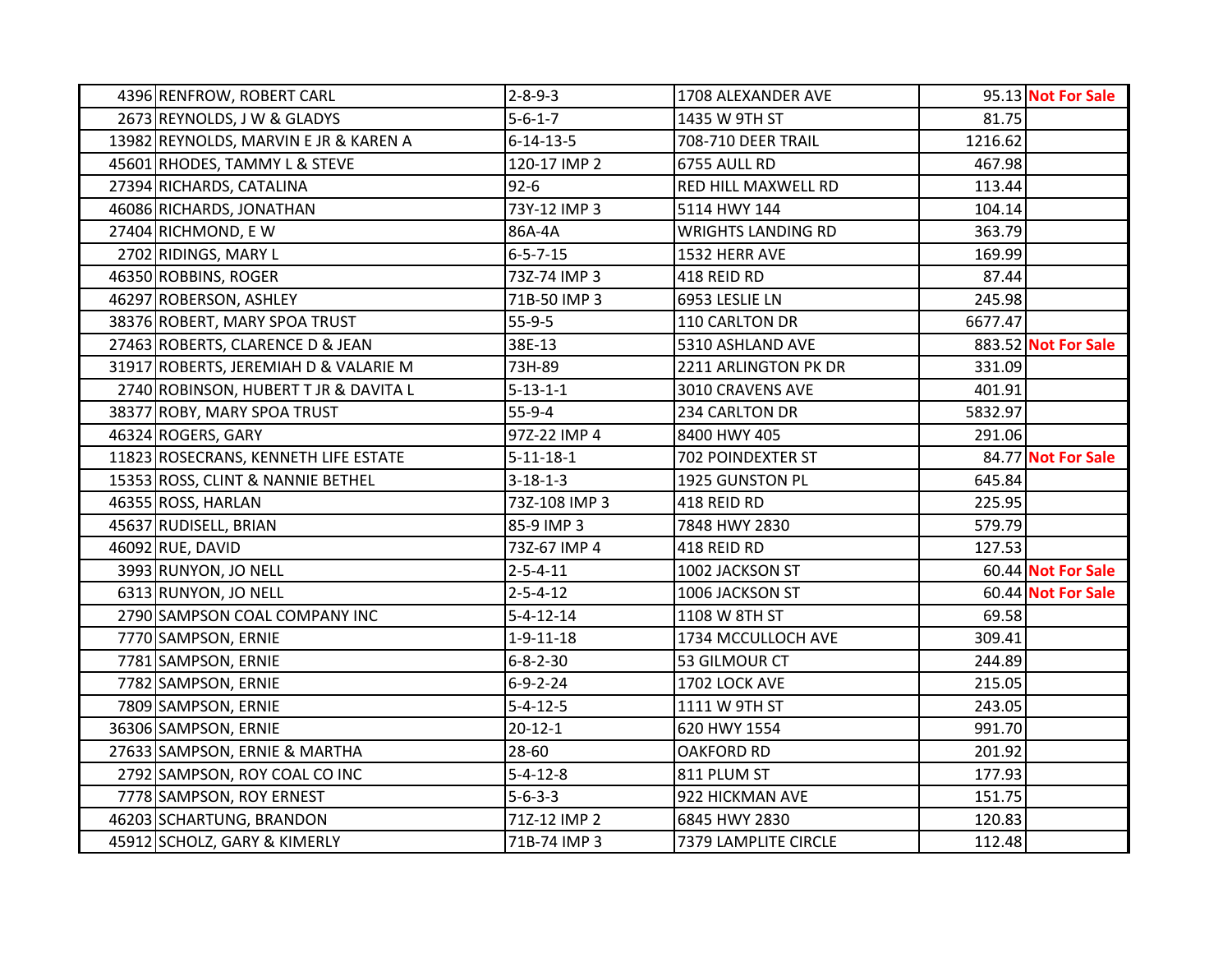| 46352 SEATON, DANIELLE                  | 73Z-78 IMP 5      | 418 REID RD           | 89.10   |                      |
|-----------------------------------------|-------------------|-----------------------|---------|----------------------|
| 46091 SEBREE, WILLIAM                   | 73Z-63 IMP 5      | 418 REID RD           | 90.78   |                      |
| 21555 SHADRICK, ERNEST & MAGGIE         | $1 - 9 - 12 - 1$  | 2027 HUGHES AVE       | 822.79  |                      |
| 46305 SHADWICK, MICHAEL                 | 71B-93 IMP 3      | 6979 KRIS AVE         | 287.71  |                      |
| 46042 SHOUP, MATTHEW A                  | 97Z-48 IMP 3      | 8400 HWY 405          | 204.27  |                      |
| 2870 SHOWN, EVELYN                      | $5 - 1 - 1 - 15$  | 630 CEDAR ST          | 220.55  |                      |
| 2888 SIMPSON, JERRY B SR & CECILIA FAYE | $6 - 10 - 3 - 1$  | 20 RIVER RD           |         | 139.57 Not For Sale  |
| 29811 SINNETT, JAMES & JANICE           | 15A-38            | 7034 HWY 815          | 220.98  |                      |
| 27825 SINNETT, JAMES, JANICE & EMMA     | 15A-39            | <b>HWY 815</b>        | 163.51  |                      |
| 4516 SINNETT, JUDITH G                  | $2 - 7 - 2 - 7$   | 1418 JACKSON ST       | 48.24   |                      |
| 6221 SINNETT, MARY ELIZABETH            | $2 - 7 - 2 - 8$   | 1420 JACKSON ST       | 51.32   |                      |
| 6222 SINNETT, MARY ELIZABETH            | $2 - 7 - 2 - 11$  | 1428 JACKSON ST       | 156.61  |                      |
| 6223 SINNETT, MARY ELIZABETH            | $2 - 9 - 6 - 28$  | 1405 JACKSON ST       | 63.50   |                      |
| 46085 SKIMMERHORN, MARK & ANGELA J      | 73Y-11 IMP 3      | 5114 HWY 144          | 95.78   |                      |
| 5468 SMITH, CHESTER & REBECCA           | $1 - 5 - 16 - 5$  | 424 BOLIVAR ST        | 61.04   |                      |
| 5471 SMITH, CHESTER & REBECCA           | $2 - 8 - 6 - 18A$ | 1808 E 15TH ST        | 63.50   |                      |
| 5472 SMITH, CHESTER & REBECCA           | $2 - 8 - 6 - 20$  | 1804 E 15TH ST        | 63.50   |                      |
| 27873 SMITH, J C                        | 130-61            | <b>HWY 54</b>         | 97.78   |                      |
| 27874 SMITH, J C                        | 130A0-97          | <b>WALNUT ST</b>      | 530.69  |                      |
| 2920 SMITH, JUNIUS K                    | $6 - 9 - 2 - 7$   | <b>1617 OHIO ST</b>   | 353.82  |                      |
| 9779 SMITH, REBECCA L MARTIN            | $1 - 8 - 7 - 9$   | 720 STONE ST          | 115.22  |                      |
| 27907 SNELSON, JESSIE OLIVER            | 107-33            | <b>GOBLER FORD RD</b> | 109.47  |                      |
| 45868 SNYDER, MELLISSA                  | 71A-35 IMP 3      | 6871 LAMPLITE CIRCLE  | 229.31  |                      |
| 2948 SOWDERS, BETTY JEAN                | $1 - 7 - 13 - 6$  | 712 JACKSON ST        | 60.44   |                      |
| 15804 SPURRIER, SARAH                   | $4 - 21 - 4 - 50$ | 4012 GRIFFITH AVE S   |         | 2037.76 Not For Sale |
| 33795 SPURRIER, STEVE                   | 84-57             | 8931 AUBREY RD        | 1082.15 |                      |
| 46353 STAPLETON, LENA                   | 73Z-89 IMP 3      | 418 REID RD           | 234.32  |                      |
| 33056 STEWART, EDWARD R ESTATE          | 59A-42            | 390 HWY 140 W         | 155.18  |                      |
| 46014 STINNETT, KEVIN                   | 96-34 IMP 5       | 347 POTTS RD          | 87.44   |                      |
| 3012 STRAWN, BERNIE C & JANICE B        | $2 - 1 - 8 - 1$   | 1304 ST ANN ST        | 1015.49 |                      |
| 39699 SUTHERLAND, JAMES JR & AMANDA M   | 73F-46            | 4920 CAMBRIDGE DR     | 1163.90 |                      |
| 3043 SWANK, DONNIE R & CANDYCE G        | $6 - 5 - 2 - 1$   | 104 ORCHARD ST        | 139.57  |                      |
| 18708 SZETELA, TINA M                   | 3-38-9-334        | 2987 SUMMER POINT CT  |         | 3269.45 Not For Sale |
| 45714 TANNER, MARK                      | 73Z-148 IMP 1     | 418 REID RD           | 79.09   |                      |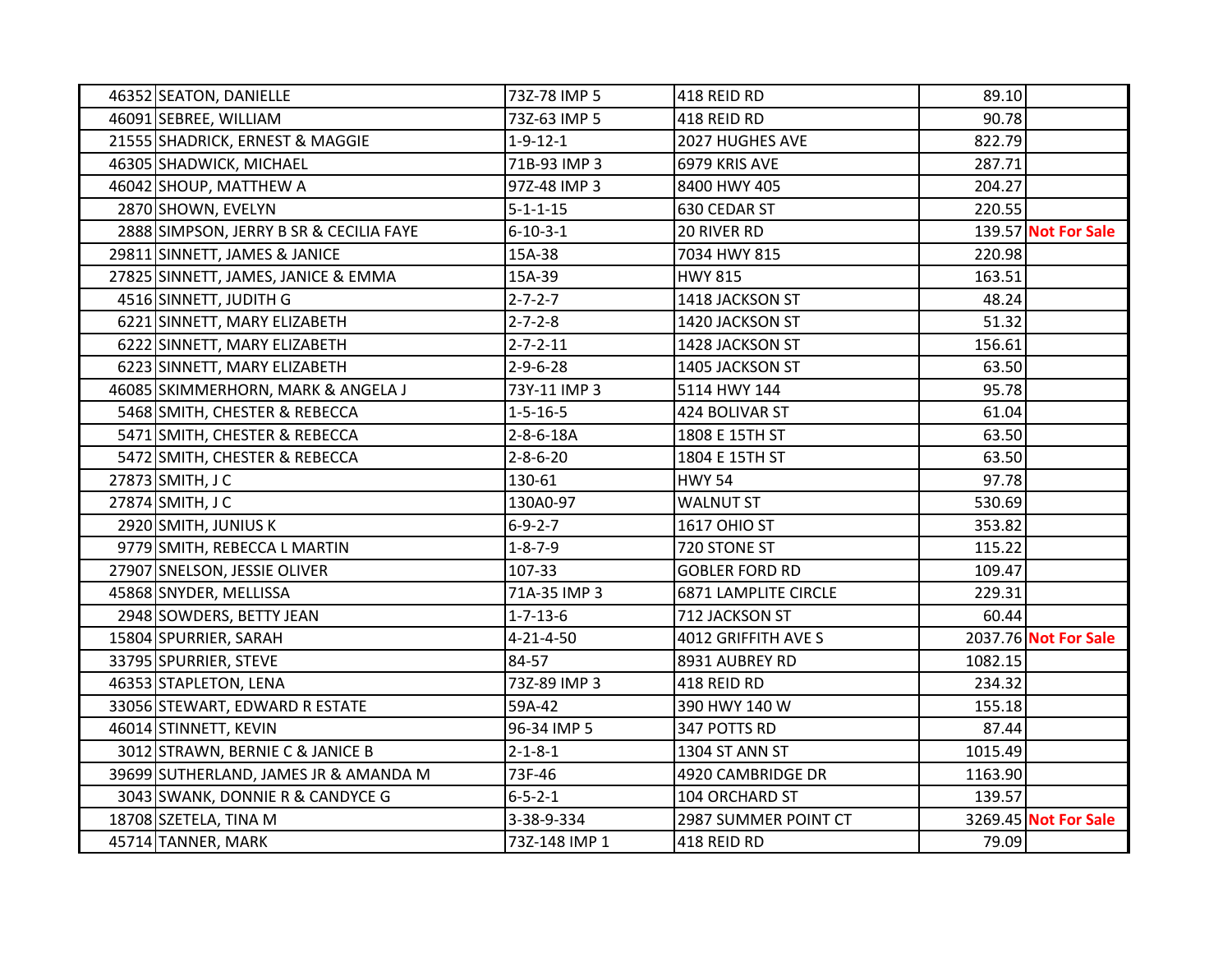| 29566 TANNER, RONALD & MARGARET A       | $20 - 32$         | 1870 FOGLE RD               | 858.50  |                     |
|-----------------------------------------|-------------------|-----------------------------|---------|---------------------|
| 45611 TAPIA, RAFAEL                     | 2-11 IMP 1        | 8142 CURDSVILLE DELAWARE    | 826.76  |                     |
| 46317 TAYLOR, FRONA                     | 71B-181 IMP 4     | 6963 LEAH LN                | 212.61  |                     |
| 10442 TAYLOR, MARY EVELYN               | $5 - 11 - 3 - 31$ | 2227 W 7TH ST               | 210.79  |                     |
| 4611 TAYLOR, MARY K                     | $2 - 6 - 6 - 2$   | 1504 HATHAWAY ST            |         | 63.50 Not For Sale  |
| 3087 TAYLOR, NORMA B                    | $4 - 18 - 8 - 4$  | 3521 GRIFFITH AVE S         | 775.03  |                     |
| 7608 TAYLOR, RHONDA E                   | $1 - 3 - 2 - 28$  | 501 ST ANN ST               |         | 745.22 Not For Sale |
| 14308 TERRY, BRENDA                     | $4 - 24 - 3 - 9$  | 2416 TAMARACK RD            |         | 929.57 Not For Sale |
| 33124 THE PACIFIC WEST GROUP INC        | 59A-15            | 209 HWY 140 W               | 196.90  |                     |
| 46190 THERBER, TIM                      | 71B-140 IMP 2     | 7077 LAMPLITE CIRCLE        | 129.15  |                     |
| 46186 THOMPSON, AMBER                   | 71B-27 IMP 5      | <b>6968 LAMPLITE CIRCLE</b> | 137.51  |                     |
| 46126 TOMAS, MAGDALENA                  | 41Z-14 IMP 3      | 4040 PARK DR LOT 14         | 97.47   |                     |
| 3155 TOOTERS LAWN MOWERS PARTS & REPAIR | $3-10-2-24$       | 3210 JEFFERSON ST           | 629.59  |                     |
| 5512 TOWERY, MARGARETTE E               | $6 - 10 - 6 - 41$ | 2506 EBACH ST               | 238.81  |                     |
| 4215 TURNER, JEANNIE F                  | $6 - 5 - 1 - 18$  | 81 WOODFORD AVE             | 338.62  |                     |
| 4728 UNDERHILL, GLENDORA &              | $1 - 8 - 6 - 20$  | 703 STONE ST                | 328.24  |                     |
| 46028 VANCE, JOSH                       | 71B-12 IMP 2      | 6981 LAMPLITE CIRCLE        | 346.14  |                     |
| 45785 VELCZQUEZ, MARCELINO              | 71A-2 IMP 1       | 6713 LAMPLITE CIRCLE        | 104.14  |                     |
| 3699 WALKER, WINFIELD & EDNA            | $5 - 13 - 7 - 40$ | 906 HOLLY AVE               | 159.67  |                     |
| 39248 WARD, MICHAEL S                   | 79-57             | 2550 HWY 140 E              | 813.42  |                     |
| 45888 WATHEN, JOHN & ANGELA             | 122-67 IMP 4      | 8159 CRISP RD               | 546.42  |                     |
| 3263 WATKINS, LAURA E                   | $5-10-11-6$       | 2523 W 8TH ST               |         | 315.49 Not For Sale |
| 41360 WATSON, BRENDA JUNE &             | 62B-74            | 2004 MCCULLOCH AVE          | 412.88  |                     |
| 46351 WATSON, GLENN ESTATE              | 73Z-76 IMP 2      | 418 REID RD                 | 87.44   |                     |
| 6363 WEST SIDE AUTO PARTS INC           | $5-10-16-6$       | 2225 LANCASTER AVE          | 139.57  |                     |
| 6365 WEST SIDE AUTO PARTS INC           | $5 - 10 - 16 - 5$ | 2221 LANCASTER AVE          | 139.57  |                     |
| 46240 WESTENBARGER, DEREK               | 77Z-17 IMP 7      | 6556 HWY 231                | 112.48  |                     |
| 18741 WESTERFEILD, TW                   | $3 - 11 - 12 - 9$ | 941 DIXIANA DR              | 2167.94 |                     |
| 8282 WESTERFIELD, STEVE J & JENNIFER M  | $6 - 12 - 2 - 33$ | 2702 W 4TH ST               | 348.36  |                     |
| 34418 WESTERFIELD, TERRY W & DANA M     | 63A-50            | 1839 FOORS LN               | 6120.71 |                     |
| 14508 WESTERFIELD, TERRY WAYNE          | $5 - 8 - 1 - 23$  | 1201 BOSLEY RD              | 2139.56 |                     |
| 7765 WHEATLEY, GELITA                   | $3 - 7 - 5 - 66$  | 600 E 26TH ST               | 156.03  |                     |
| 45621 WHEELER, NANCY                    | 71A-102 IMP 1     | 6751 LESLIE LN              | 212.61  |                     |
| 3787 WHITEHOUSE, CHARLES S & MELISSA S  | $3 - 13 - 6 - 3$  | 1549 E 26TH ST              | 121.31  |                     |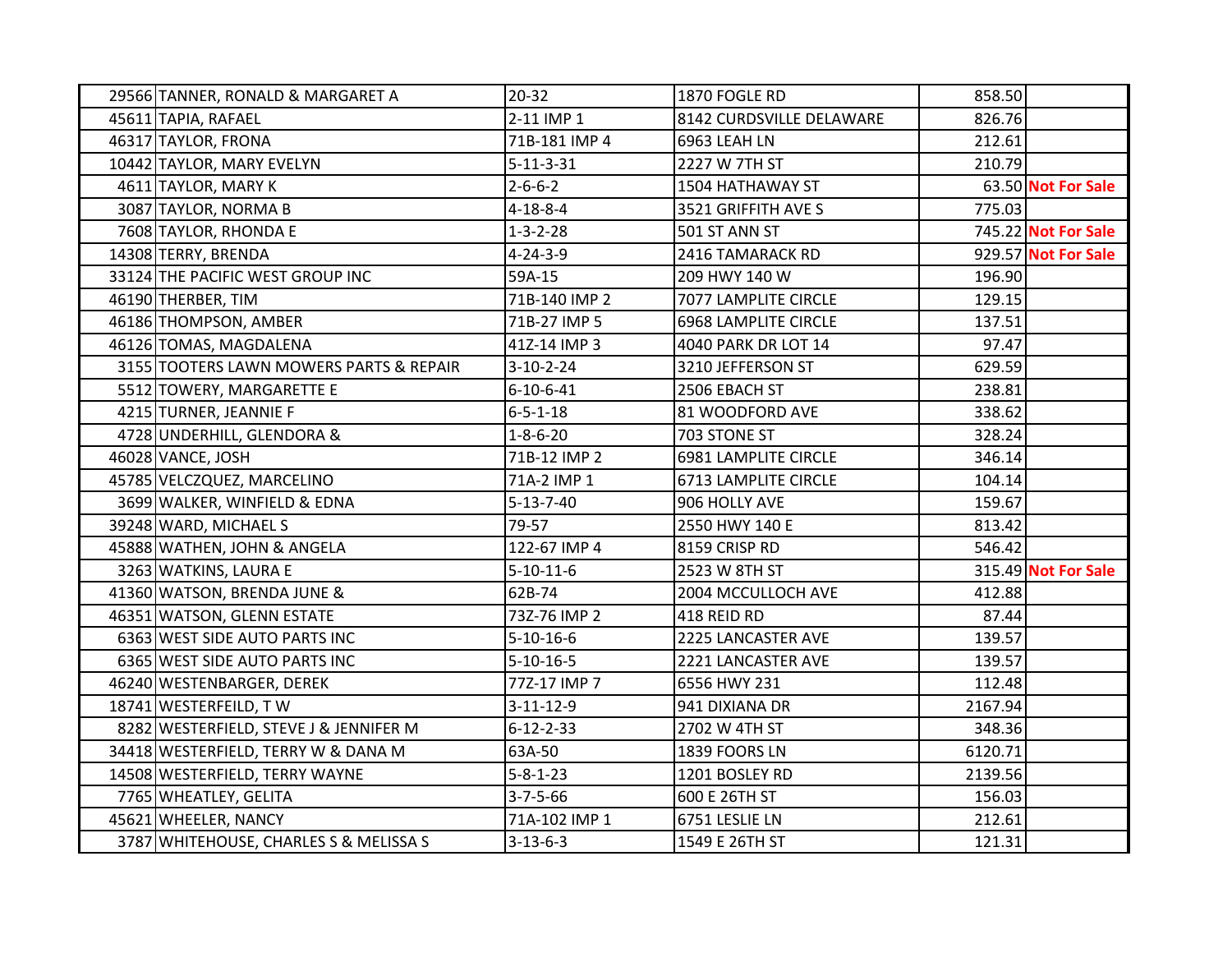| 30794 WILLENBORG, DEREK BRADLEY          | 125-44-1         | 12586 HWY 951              | 404.55  |                     |
|------------------------------------------|------------------|----------------------------|---------|---------------------|
| 31016 WILLIAMS, LAURIE A & CHRISTOPHER W | 33-72-8          | 4906 WINDY HOLLOW RD       | 1330.81 |                     |
| 14557 WILLIAMS, PHILLIP & SHIRLEY        | $3-12-20-4$      | 627 AMHERST DR             | 1405.24 |                     |
| 28632 WILLIAMS, ROGER                    | $33 - 74 - 7$    | 4750 WINDY HOLLOW RD       | 295.41  |                     |
| 28657 WILSON, JON D                      | 97-67            | 1436 YELVINGTON K'VILLE    | 156.41  |                     |
| 3392 WINK, LEONA R                       | $3 - 10 - 7 - 7$ | 3220 DAVIESS ST            |         | 407.38 Not For Sale |
| 41781 WITT, SHAUN                        | 73H-5            | 1913 KEENLAND PKWY         | 162.53  |                     |
| 3405 WOOD, EURIA & SHIRLEY               | $5 - 4 - 3 - 26$ | 505 MAPLE ST               | 54.36   |                     |
| 3411 WOODARD, JAMES M & TERESA B         | $5-10-2-7$       | 2321 W 9TH ST              | 78.69   |                     |
| 45682 WOOTTON, DAVID                     | 127-48 IMP 1     | 11271 HWY 144              | 841.84  |                     |
| 35414 WRIGHT, BRENDA                     | $15A-2-1$        | <b>HWY 56</b>              | 46.69   |                     |
| 45959 WRIGHT, BRENDA                     | 15A-2 IMP 1      | <b>HWY 815</b>             | 185.90  |                     |
| 3438 WRIGHT, DOROTHY                     | $5 - 9 - 3 - 24$ | 921 MCGILL ST              | 60.44   |                     |
| 45669 YOUNG, GREG                        | 40-51 IMP 2      | 3922 KELLER RD             | 412.88  |                     |
| 3459 YOUNG, JAMES E & BURMA G            | 4-17-10-4        | 1122 HALIFAX DR            | 945.48  |                     |
| 28847 YOUNG, WILLIAM & RUTH              | 38-141           | <b>1327 WORTHINGTON RD</b> | 1582.83 |                     |

| 2016 Oil and Gas Bills |                                |                         |                 |                   |
|------------------------|--------------------------------|-------------------------|-----------------|-------------------|
| $Tax$ Bill #           | <b>Property Owner</b>          | <b>Property Type</b>    | Tax ID          | <b>Amount Due</b> |
|                        | 46399 ANCHORED INVESTMENTS LLC | BILL # - 5 OIL          | TAX ID - 635992 | 77.17             |
|                        | 46400 ANDERSON JAY             | <b>IBILL # - 6 OIL</b>  | TAX ID - 635923 | 265.85            |
|                        | 46489 LAST DITCH PETROLEUM LLC | IBILL # - 95 OIL        | TAX ID - 636018 | 47.27             |
|                        | 46503 MCNEAL MARTHA PARKER     | <b>BILL # - 109 OIL</b> | TAX ID - 636002 | 69.33             |
|                        | 46524 PADGETT ELLEN G          | IBILL # - 130 OIL       | TAX ID - 636025 | 49.16             |
|                        | 46395 SUSPENSE*                | IBILL # - 1 OIL         | TAX ID - 635898 | 497.09            |

| Tangible Bills Listed Below are Not for Sale |                              |                          |                           |                   |                      |
|----------------------------------------------|------------------------------|--------------------------|---------------------------|-------------------|----------------------|
| 2016 Tangible Property Tax Bills             |                              |                          |                           |                   |                      |
| $\vert$ Tax Bill #                           | <b>Property Owner</b>        | <b>Property Type</b>     | <b>Address</b>            | <b>Amount Due</b> | <b>Notes</b>         |
|                                              | 43686 AEROPOSTALE INC 489    | <b>TANGIBLE PROPERTY</b> | <b>5000 FREDERICA ST</b>  |                   | 2194.59 Not For Sale |
|                                              | 43709 ALPHATEK SOLUTIONS LLC | <b>TANGIBLE PROPERTY</b> | <b>2200 E PARRISH AVE</b> |                   | 1806.77 Not For Sale |
|                                              | 42808 B E DESIGNS            | <b>TANGIBLE PROPERTY</b> | <b>315 WASHINGTON AVE</b> |                   | 1301.24 Not For Sale |
|                                              | 42823 BC ENTERTAINMENT       | <b>TANGIBLE PROPERTY</b> | 1816 CECILIA CT           |                   | 87.61 Not For Sale   |
|                                              | 42857 BRICK HOUSE PIZZA LLC  | <b>TANGIBLE PROPERTY</b> | 2410 FREDERICA ST         |                   | 104.04 Not For Sale  |